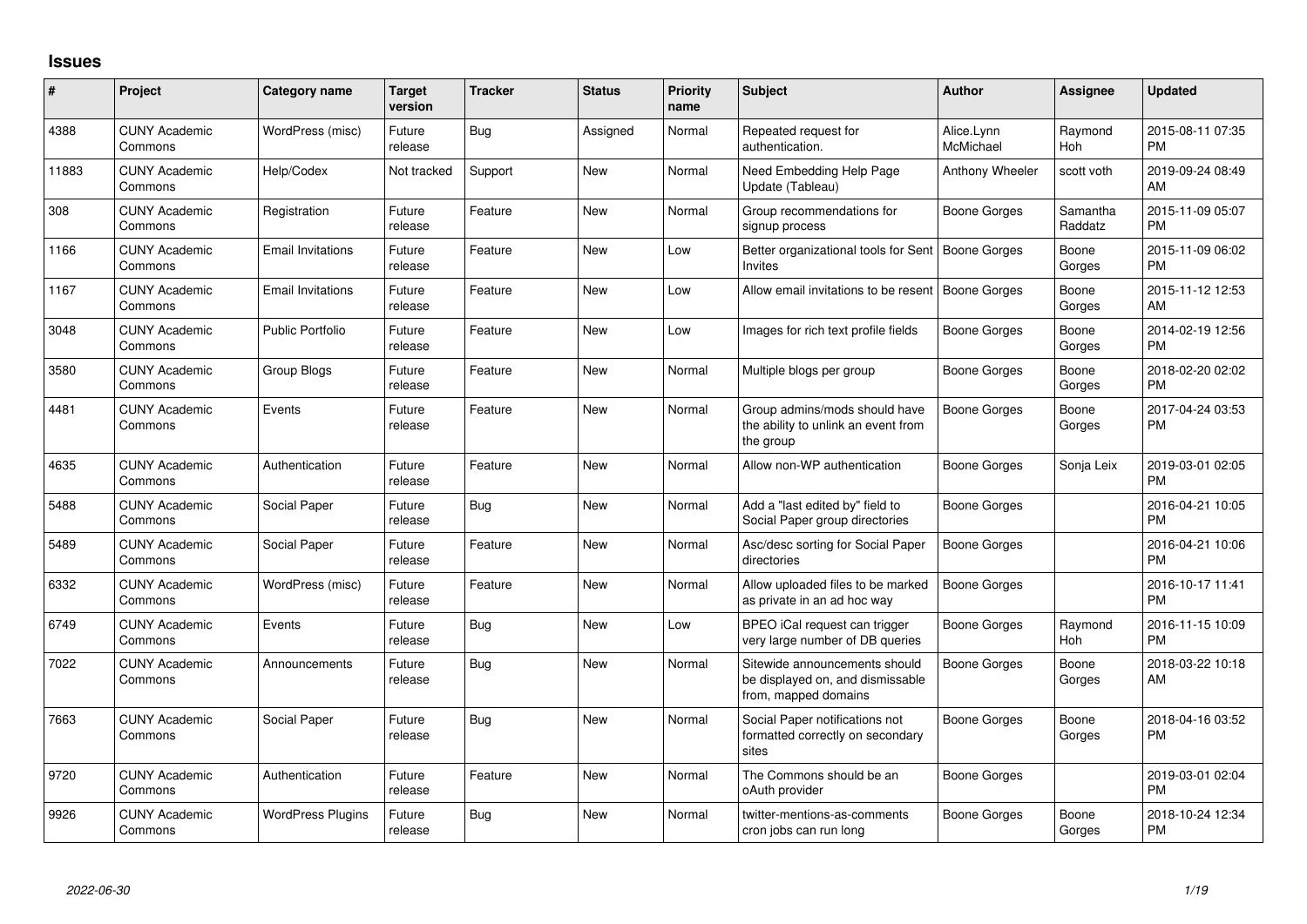| #     | Project                         | <b>Category name</b>           | <b>Target</b><br>version | <b>Tracker</b> | <b>Status</b> | <b>Priority</b><br>name | <b>Subject</b>                                                                                               | <b>Author</b>       | Assignee        | <b>Updated</b>                |
|-------|---------------------------------|--------------------------------|--------------------------|----------------|---------------|-------------------------|--------------------------------------------------------------------------------------------------------------|---------------------|-----------------|-------------------------------|
| 10580 | <b>CUNY Academic</b><br>Commons | Information<br>Architecture    | Future<br>release        | Design/UX      | <b>New</b>    | Normal                  | Primary nav item review                                                                                      | Boone Gorges        | Sara Cannon     | 2022-06-28 01:29<br><b>PM</b> |
| 10794 | <b>CUNY Academic</b><br>Commons | Performance                    | Not tracked              | Bug            | <b>New</b>    | Normal                  | Memcached connection<br>occasionally breaks                                                                  | Boone Gorges        | Boone<br>Gorges | 2018-12-06 03:30<br><b>PM</b> |
| 11024 | <b>CUNY Academic</b><br>Commons | WordPress (misc)               | Future<br>release        | <b>Bug</b>     | <b>New</b>    | Normal                  | Subsites should not show "you<br>should update your .htaccess<br>now" notice after permalink setting<br>save | Boone Gorges        |                 | 2019-01-28 01:35<br><b>PM</b> |
| 11392 | <b>CUNY Academic</b><br>Commons |                                | Future<br>release        | Bug            | <b>New</b>    | Normal                  | Migrate users away from<br><b>StatPress</b>                                                                  | Boone Gorges        |                 | 2019-04-23 03:53<br><b>PM</b> |
| 11834 | <b>CUNY Academic</b><br>Commons | <b>Group Files</b>             | Future<br>release        | Feature        | <b>New</b>    | Normal                  | Improved tools for managing<br>group file folders                                                            | Boone Gorges        | Sonja Leix      | 2019-09-06 03:55<br><b>PM</b> |
| 12042 | <b>CUNY Academic</b><br>Commons | <b>Email Notifications</b>     | Future<br>release        | Feature        | <b>New</b>    | Normal                  | Improved error logging for BPGES<br>send queue                                                               | Boone Gorges        | Boone<br>Gorges | 2021-11-19 12:25<br><b>PM</b> |
| 12091 | <b>CUNY Academic</b><br>Commons | Group Files                    | Future<br>release        | Feature        | <b>New</b>    | Normal                  | Improved pre-upload file validation<br>for bp-group-documents                                                | Boone Gorges        | Boone<br>Gorges | 2019-11-14 01:21<br><b>PM</b> |
| 12911 | <b>CUNY Academic</b><br>Commons |                                | Not tracked              | Feature        | New           | Normal                  | Block access to xmlrpc.php based<br>on User-Agent                                                            | <b>Boone Gorges</b> | Boone<br>Gorges | 2020-06-09 05:12<br><b>PM</b> |
| 13048 | <b>CUNY Academic</b><br>Commons | Shortcodes and<br>embeds       | Future<br>release        | Feature        | New           | Normal                  | Jupyter Notebooks support                                                                                    | Boone Gorges        |                 | 2020-07-14 11:46<br>AM        |
| 13331 | <b>CUNY Academic</b><br>Commons | Site cloning                   | Future<br>release        | Bug            | <b>New</b>    | Normal                  | Combine Site Template and Clone   Boone Gorges<br>operations                                                 |                     | Jeremy Felt     | 2021-11-19 12:39<br><b>PM</b> |
| 13358 | <b>CUNY Academic</b><br>Commons | Group Forums                   | Future<br>release        | Feature        | New           | Normal                  | Improved UI for group forum<br>threading settings                                                            | Boone Gorges        | Raymond<br>Hoh  | 2021-11-19 12:27<br><b>PM</b> |
| 13466 | <b>CUNY Academic</b><br>Commons | Cavalcade                      | Future<br>release        | Feature        | <b>New</b>    | Normal                  | Automated cleanup for duplicate<br>Cavalcade tasks                                                           | Boone Gorges        | Boone<br>Gorges | 2020-10-13 05:24<br><b>PM</b> |
| 13835 | <b>CUNY Academic</b><br>Commons | WordPress (misc)               | Future<br>release        | Feature        | <b>New</b>    | Normal                  | Allow OneSearch widget to have<br>'CUNY' as campus                                                           | Boone Gorges        | Boone<br>Gorges | 2021-11-19 12:39<br><b>PM</b> |
| 13891 | <b>CUNY Academic</b><br>Commons | Internal Tools and<br>Workflow | 2.1.0                    | Feature        | New           | Normal                  | Migrate automated linting to<br>GitHub Actions                                                               | Boone Gorges        | Jeremy Felt     | 2022-06-29 11:13<br>AM        |
| 14184 | <b>CUNY Academic</b><br>Commons | <b>Public Portfolio</b>        | Future<br>release        | Feature        | New           | Normal                  | Centralized mechanism for storing<br>Campus affiliations                                                     | Boone Gorges        | Boone<br>Gorges | 2022-01-04 11:35<br>AM        |
| 14309 | <b>CUNY Academic</b><br>Commons | Group Library                  | Future<br>release        | Feature        | New           | Normal                  | Better handling of<br>bp_group_document file download<br>attempts when file is not present                   | <b>Boone Gorges</b> | Boone<br>Gorges | 2021-11-19 12:28<br><b>PM</b> |
| 14987 | <b>CUNY Academic</b><br>Commons | <b>WordPress Plugins</b>       | Future<br>release        | <b>Bug</b>     | <b>New</b>    | Normal                  | Elementor update causes<br>database freeze-up                                                                | Boone Gorges        | Boone<br>Gorges | 2021-11-29 12:02<br><b>PM</b> |
| 15194 | <b>CUNY Academic</b><br>Commons | Internal Tools and<br>Workflow | 2.1.0                    | Feature        | <b>New</b>    | Normal                  | PHPCS sniff for un-restored<br>switch_to_blog() calls                                                        | Boone Gorges        | Jeremy Felt     | 2022-05-26 10:45<br>AM        |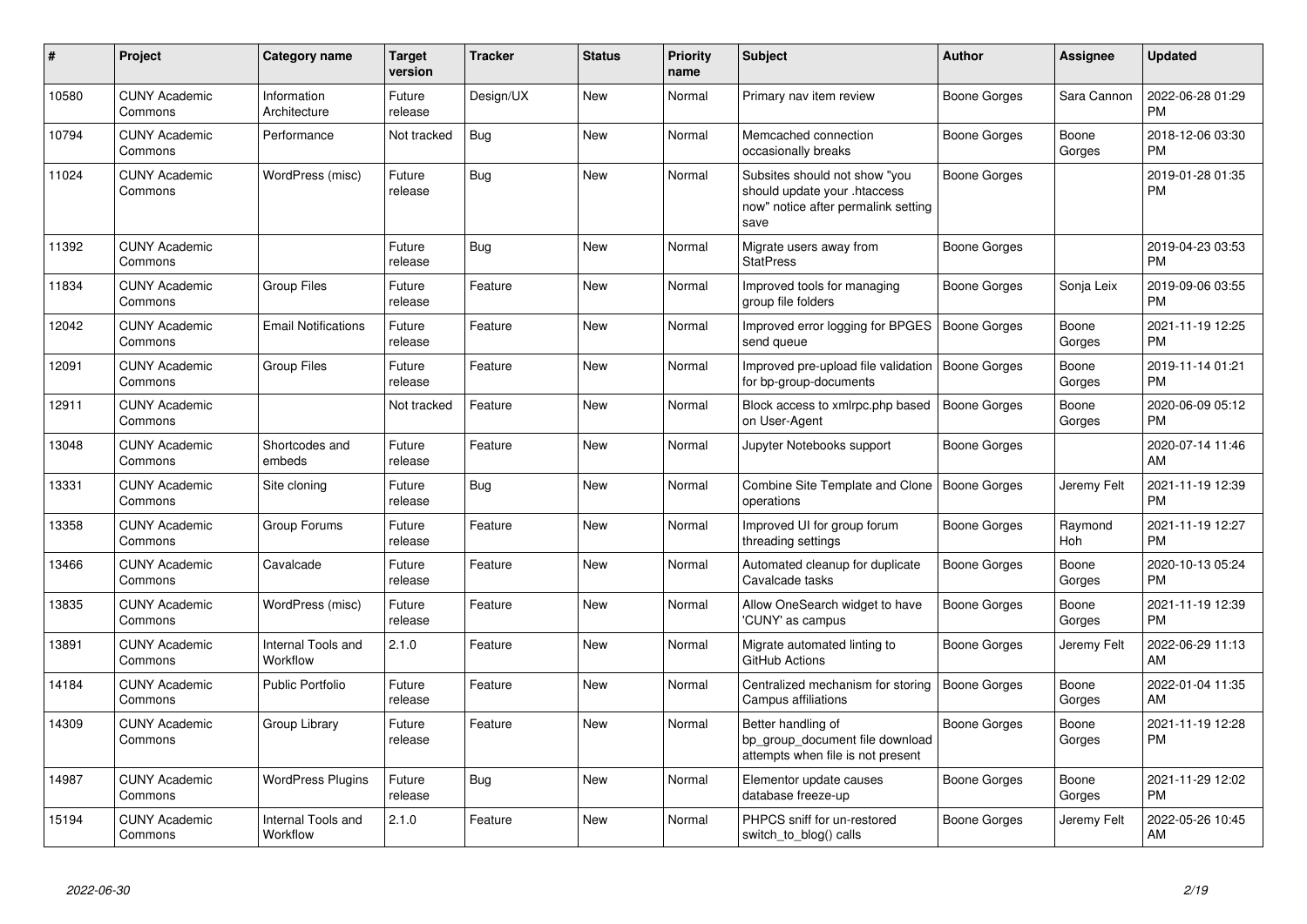| #     | <b>Project</b>                  | <b>Category name</b>           | <b>Target</b><br>version | <b>Tracker</b> | <b>Status</b> | <b>Priority</b><br>name | <b>Subject</b>                                                              | <b>Author</b>       | Assignee          | <b>Updated</b>                |
|-------|---------------------------------|--------------------------------|--------------------------|----------------|---------------|-------------------------|-----------------------------------------------------------------------------|---------------------|-------------------|-------------------------------|
| 15883 | <b>CUNY Academic</b><br>Commons |                                | 2.1.0                    | Feature        | New           | Normal                  | Release BPGES update                                                        | Boone Gorges        | Boone<br>Gorges   | 2022-05-26 10:39<br>AM        |
| 618   | <b>CUNY Academic</b><br>Commons | <b>BuddyPress Docs</b>         | Future<br>release        | Feature        | Assigned      | Normal                  | <b>BuddyPress Docs: export formats</b>                                      | <b>Boone Gorges</b> | Boone<br>Gorges   | 2015-11-09 05:38<br><b>PM</b> |
| 1165  | <b>CUNY Academic</b><br>Commons | <b>Email Invitations</b>       | Future<br>release        | Feature        | Assigned      | Low                     | Allow saved lists of invitees under<br>Send Invites                         | Boone Gorges        | Boone<br>Gorges   | 2015-11-09 06:03<br><b>PM</b> |
| 1417  | <b>CUNY Academic</b><br>Commons | <b>BuddyPress Docs</b>         | Future<br>release        | Feature        | Assigned      | Low                     | Bulk actions for BuddyPress Docs                                            | <b>Boone Gorges</b> | Boone<br>Gorges   | 2016-10-17 10:41<br><b>PM</b> |
| 1422  | <b>CUNY Academic</b><br>Commons | <b>BuddyPress Docs</b>         | Future<br>release        | Feature        | Assigned      | Normal                  | Make "created Doc" activity icons<br>non-mini                               | <b>Boone Gorges</b> | Boone<br>Gorges   | 2015-11-09 05:48<br><b>PM</b> |
| 1423  | <b>CUNY Academic</b><br>Commons | BuddyPress (misc)              | Future<br>release        | Feature        | Assigned      | Low                     | Show an avatar for pingback<br>comment activity items                       | Boone Gorges        | Tahir Butt        | 2016-10-24 12:03<br><b>PM</b> |
| 1508  | <b>CUNY Academic</b><br>Commons | WordPress (misc)               | Future<br>release        | Feature        | Assigned      | Normal                  | Share login cookies across<br>mapped domains                                | Boone Gorges        | Boone<br>Gorges   | 2012-07-02 12:12<br><b>PM</b> |
| 1744  | <b>CUNY Academic</b><br>Commons | <b>BuddyPress Docs</b>         | Future<br>release        | Feature        | Assigned      | Normal                  | Spreadsheet-style Docs                                                      | Boone Gorges        | Boone<br>Gorges   | 2015-11-09 06:13<br><b>PM</b> |
| 1983  | <b>CUNY Academic</b><br>Commons | Home Page                      | Future<br>release        | Feature        | Assigned      | Low                     | Media Library integration with<br>Featured Content plugin                   | Boone Gorges        | Dominic<br>Giglio | 2014-03-17 10:34<br>AM        |
| 2832  | <b>CUNY Academic</b><br>Commons | <b>Public Portfolio</b>        | Future<br>release        | Feature        | Assigned      | Normal                  | Improve interface for (not)<br>auto-linking profile fields                  | Boone Gorges        | Chris Stein       | 2015-01-05 08:52<br><b>PM</b> |
| 3002  | <b>CUNY Academic</b><br>Commons | Search                         | Future<br>release        | Feature        | Assigned      | Normal                  | Overhaul CAC search by using<br>external search appliance                   | Boone Gorges        | Boone<br>Gorges   | 2020-07-15 03:05<br><b>PM</b> |
| 3192  | <b>CUNY Academic</b><br>Commons | Group Forums                   | Future<br>release        | Feature        | Assigned      | Normal                  | Customizable forum views for<br>bbPress 2.x group forums                    | Boone Gorges        | Raymond<br>Hoh    | 2015-11-09 12:47<br><b>PM</b> |
| 3193  | <b>CUNY Academic</b><br>Commons | Group Forums                   | Future<br>release        | Feature        | Assigned      | Normal                  | bbPress 2.x dynamic roles and<br><b>RBE</b>                                 | Boone Gorges        | Boone<br>Gorges   | 2014-09-30 01:30<br><b>PM</b> |
| 3230  | <b>CUNY Academic</b><br>Commons | Internal Tools and<br>Workflow | Not tracked              | Feature        | Assigned      | High                    | Scripts for quicker<br>provisioning/updating of<br>development environments | Boone Gorges        | Boone<br>Gorges   | 2016-01-26 04:54<br><b>PM</b> |
| 3330  | <b>CUNY Academic</b><br>Commons | My Commons                     | Future<br>release        | Feature        | Assigned      | Normal                  | "Commons Information" tool                                                  | Boone Gorges        | Chris Stein       | 2014-09-22 08:46<br><b>PM</b> |
| 5234  | <b>CUNY Academic</b><br>Commons | Membership                     | Future<br>release        | Feature        | Assigned      | Normal                  | Write Unconfirmed patch for WP                                              | Boone Gorges        | Boone<br>Gorges   | 2016-10-24 11:18<br>AM        |
| 11517 | <b>CUNY Academic</b><br>Commons |                                | Not tracked              | Feature        | Assigned      | Normal                  | wp-accessibility plugin should not<br>strip 'target=" blank" by default     | <b>Boone Gorges</b> | Laurie Hurson     | 2019-09-24 09:57<br>AM        |
| 12436 | <b>CUNY Academic</b><br>Commons |                                | Not tracked              | Bug            | Assigned      | Normal                  | Nightly system downtime                                                     | Boone Gorges        |                   | 2020-08-01 09:30<br>AM        |
| 16092 | <b>CUNY Academic</b><br>Commons |                                | Future<br>release        | Feature        | Hold          | Normal                  | Don't show main site in Site<br>search results                              | Boone Gorges        | Boone<br>Gorges   | 2022-05-17 03:12<br><b>PM</b> |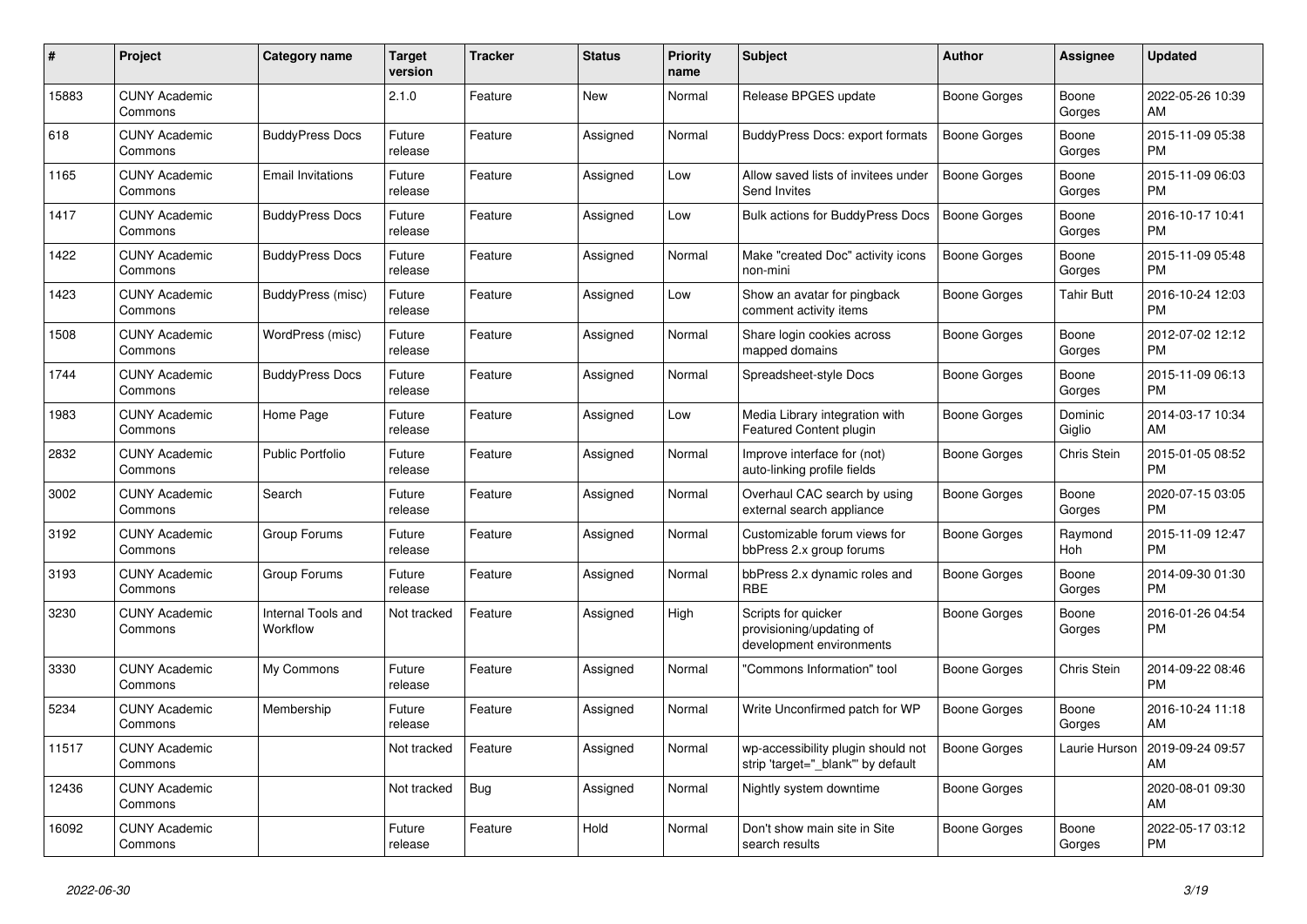| #     | Project                                                                 | <b>Category name</b>     | <b>Target</b><br>version | <b>Tracker</b> | <b>Status</b>        | Priority<br>name | <b>Subject</b>                                                   | <b>Author</b>      | Assignee            | <b>Updated</b>                |
|-------|-------------------------------------------------------------------------|--------------------------|--------------------------|----------------|----------------------|------------------|------------------------------------------------------------------|--------------------|---------------------|-------------------------------|
| 11945 | <b>CUNY Academic</b><br>Commons                                         | Reckoning                | Future<br>release        | Feature        | Reporter<br>Feedback | Normal           | Add Comments bubble to<br>Reckoning views                        | Boone Gorges       | Boone<br>Gorges     | 2019-11-12 05:14<br><b>PM</b> |
| 10380 | <b>CUNY Academic</b><br>Commons                                         | WordPress (misc)         | Future<br>release        | Feature        | In Progress          | Normal           | Remove blacklisted plugins                                       | Boone Gorges       |                     | 2022-04-26 12:00<br><b>PM</b> |
| 1460  | <b>CUNY Academic</b><br>Commons                                         | Analytics                | Future<br>release        | Feature        | Assigned             | Normal           | Update System Report                                             | <b>Brian Foote</b> | Boone<br>Gorges     | 2015-11-09 06:13<br><b>PM</b> |
| 3059  | <b>CUNY Academic</b><br>Commons                                         | Group Forums             | Future<br>release        | Design/UX      | <b>New</b>           | Normal           | Forum Post Permissable Content<br><b>Explanatory Text</b>        | Chris Stein        | Chris Stein         | 2015-04-02 11:27<br>AM        |
| 3565  | <b>CUNY Academic</b><br>Commons                                         | My Commons               | Not tracked              | Documentation  | New                  | Normal           | Load Newest inconsistencies                                      | Chris Stein        | scott voth          | 2015-11-09 01:16<br><b>PM</b> |
| 860   | <b>CUNY Academic</b><br>Commons                                         | Design                   | Future<br>release        | Design/UX      | Assigned             | Normal           | <b>Standardize Button Treatment</b><br><b>Across the Commons</b> | Chris Stein        | Chris Stein         | 2014-05-01 09:45<br>AM        |
| 2666  | <b>CUNY Academic</b><br>Commons                                         | About page               | Not tracked              | Documentation  | Assigned             | Normal           | <b>Update About Text</b>                                         | Chris Stein        | Luke Waltzer        | 2016-03-04 11:19<br>AM        |
| 2881  | <b>CUNY Academic</b><br>Commons                                         | <b>Public Portfolio</b>  | Future<br>release        | Feature        | Assigned             | Normal           | Redesign the UX for Profiles                                     | Chris Stein        | Chris Stein         | 2016-10-13 12:45<br><b>PM</b> |
| 13199 | <b>CUNY Academic</b><br>Commons                                         | Group Forums             | Future<br>release        | Feature        | <b>New</b>           | Normal           | Favoring Groups over bbPress<br>plugin                           | Colin McDonald     | Colin<br>McDonald   | 2021-11-19 12:28<br><b>PM</b> |
| 13370 | <b>CUNY Academic</b><br>Commons                                         | Group Library            | Future<br>release        | Feature        | <b>New</b>           | Normal           | Library bulk deletion and folder<br>editina                      | Colin McDonald     | Boone<br>Gorges     | 2020-10-13 10:41<br>AM        |
| 15210 | <b>CUNY Academic</b><br>Commons                                         | Analytics                | Not tracked              | Design/UX      | <b>New</b>           | Normal           | Google Analytics improvements                                    | Colin McDonald     | Boone<br>Gorges     | 2022-05-24 10:47<br>AM        |
| 9729  | <b>CUNY Academic</b><br>Commons                                         | <b>SEO</b>               | Not tracked              | Support        | New                  | Normal           | 503 Errors showing on<br>newlaborforum.cuny.edu                  | Diane Krauthamer   | Raymond<br>Hoh      | 2018-05-22 04:48<br><b>PM</b> |
| 3615  | <b>CUNY Academic</b><br>Commons                                         | Redmine                  | Not tracked              | Feature        | New                  | Low              | Create Redmine issues via email                                  | Dominic Giglio     | Boone<br>Gorges     | 2017-11-16 11:36<br>AM        |
| 11968 | JustPublics@365<br>MediaCamp                                            |                          |                          | Feature        | <b>New</b>           | Normal           | Nanoscience Retractable Display<br>Unit                          | Donald Cherry      | Bonnie<br>Eissner   | 2021-02-19 08:50<br>AM        |
| 12062 | AD/O365 Transition<br>from NonMatric to<br><b>Matriculated Students</b> |                          |                          | Feature        | In Progress          | Normal           | create solution and console<br>project                           | Emilio Rodriguez   | Emilio<br>Rodriguez | 2019-11-12 03:56<br><b>PM</b> |
| 13457 | <b>CUNY Academic</b><br>Commons                                         | Group Forums             | 2.0.3                    | Bug            | <b>New</b>           | High             | Forum post not sending<br>notifications                          | Filipa Calado      | Raymond<br>Hoh      | 2022-06-29 11:32<br>AM        |
| 11545 | <b>CUNY Academic</b><br>Commons                                         | <b>WordPress Plugins</b> | Not tracked              | Support        | <b>New</b>           | Normal           | Twitter searches in WordPress                                    | Gina Cherry        | Matt Gold           | 2019-09-23 01:03<br><b>PM</b> |
| 12004 | <b>CUNY Academic</b><br>Commons                                         |                          | Not tracked              | Support        | Reporter<br>Feedback | Normal           | Notifications for spam blog<br>comments                          | Gina Cherry        | Raymond<br>Hoh      | 2019-11-01 12:05<br><b>PM</b> |
| 14842 | <b>CUNY Academic</b><br>Commons                                         |                          | Not tracked              | Support        | Reporter<br>Feedback | Normal           | Question about widgets and block<br>editor                       | Gina Cherry        |                     | 2021-10-06 03:01<br><b>PM</b> |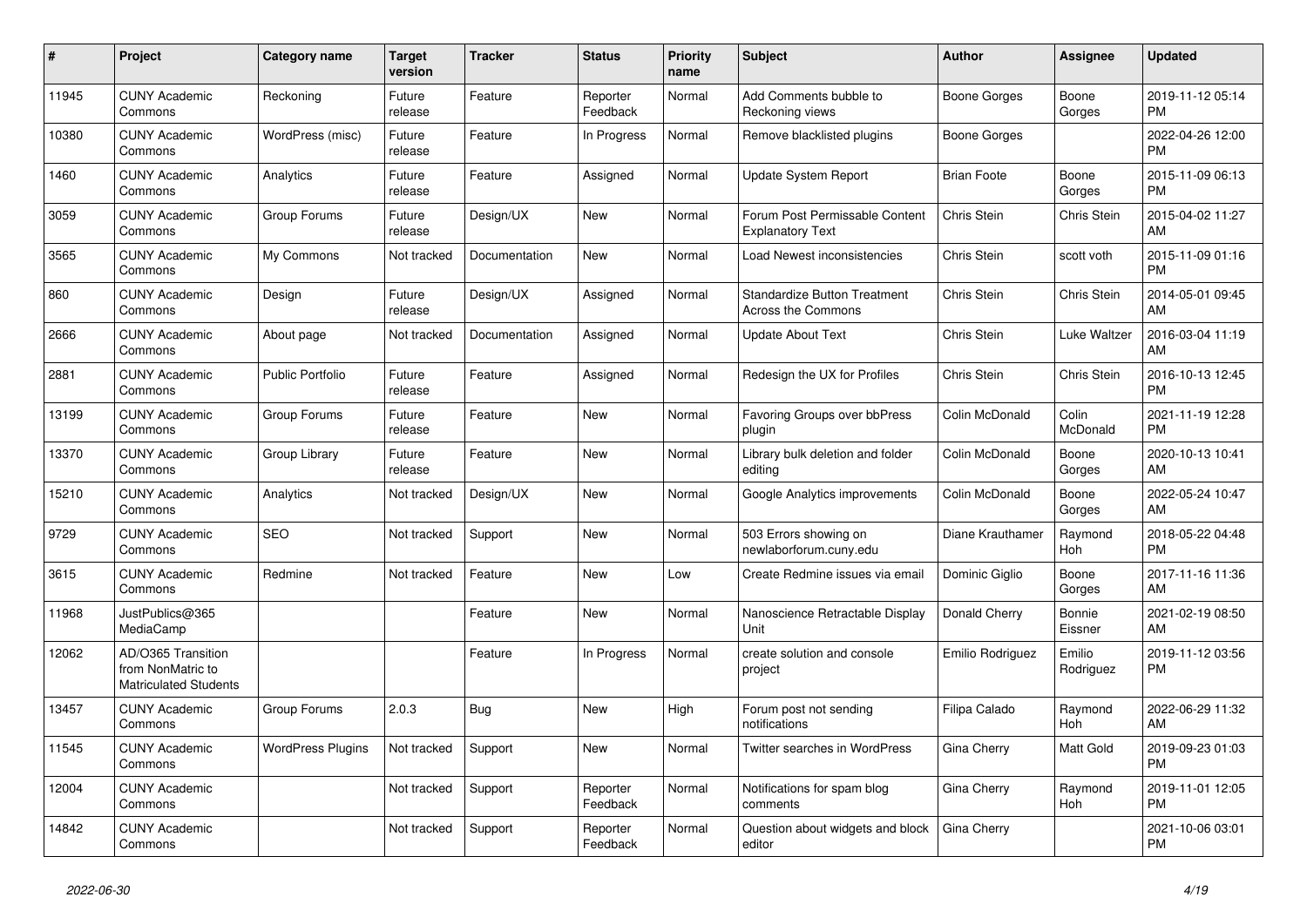| $\pmb{\sharp}$ | <b>Project</b>                  | <b>Category name</b>     | <b>Target</b><br>version | <b>Tracker</b> | <b>Status</b>        | <b>Priority</b><br>name | <b>Subject</b>                                                               | <b>Author</b> | Assignee              | <b>Updated</b>                |
|----------------|---------------------------------|--------------------------|--------------------------|----------------|----------------------|-------------------------|------------------------------------------------------------------------------|---------------|-----------------------|-------------------------------|
| 11649          | <b>CUNY Academic</b><br>Commons | <b>WordPress Plugins</b> | 2.0.3                    | Bug            | In Progress          | Normal                  | CC license displayed on every<br>page                                        | Gina Cherry   | Raymond<br><b>Hoh</b> | 2022-06-29 11:32<br>AM        |
| 3473           | <b>CUNY Academic</b><br>Commons | <b>User Experience</b>   | Future<br>release        | Feature        | Assigned             | Normal                  | Commons profile: Add help info<br>about "Positions" replacing "title"        | Keith Miyake  | Samantha<br>Raddatz   | 2015-11-09 02:28<br><b>PM</b> |
| 6755           | <b>CUNY Academic</b><br>Commons | WordPress (misc)         | Future<br>release        | Bug            | <b>New</b>           | Normal                  | Cannot Deactivate Plugin                                                     | Laura Kane    |                       | 2016-11-16 01:12<br><b>PM</b> |
| 11789          | <b>CUNY Academic</b><br>Commons | Courses                  | Future<br>release        | Feature        | <b>New</b>           | Normal                  | Ability to remove item from<br>Courses list                                  | Laurie Hurson | Sonja Leix            | 2019-09-24 12:28<br><b>PM</b> |
| 11843          | <b>CUNY Academic</b><br>Commons | WordPress (misc)         | Future<br>release        | Design/UX      | New                  | Normal                  | Tweaking the Gutenberg Editor<br>Interface                                   | Laurie Hurson |                       | 2022-04-26 12:00<br><b>PM</b> |
| 11879          | <b>CUNY Academic</b><br>Commons |                          | Not tracked              | Bug            | <b>New</b>           | Normal                  | Hypothesis comments appearing<br>on multiple, different pdfs across<br>blogs | Laurie Hurson | Laurie Hurson         | 2019-09-19 02:39<br><b>PM</b> |
| 12328          | <b>CUNY Academic</b><br>Commons |                          | Not tracked              | Support        | New                  | Normal                  | Sign up Code for Non-CUNY<br>Faculty                                         | Laurie Hurson |                       | 2020-01-28 10:25<br>AM        |
| 12438          | <b>CUNY Academic</b><br>Commons | Courses                  | Not tracked              | Bug            | New                  | Normal                  | Site appearing twice                                                         | Laurie Hurson | Boone<br>Gorges       | 2020-02-18 01:34<br><b>PM</b> |
| 13650          | <b>CUNY Academic</b><br>Commons | Group Library            | Future<br>release        | Feature        | <b>New</b>           | Normal                  | Forum Attachments in Group<br>Library                                        | Laurie Hurson |                       | 2021-11-19 12:30<br><b>PM</b> |
| 14475          | <b>CUNY Academic</b><br>Commons |                          | Not tracked              | Publicity      | New                  | Normal                  | OER Showcase Page                                                            | Laurie Hurson | Laurie Hurson         | 2021-09-14 10:46<br>AM        |
| 14787          | <b>CUNY Academic</b><br>Commons | <b>Plugin Packages</b>   | Future<br>release        | Feature        | New                  | Normal                  | Creating a "Design" plugin<br>package                                        | Laurie Hurson | scott voth            | 2022-04-27 04:56<br><b>PM</b> |
| 14936          | <b>CUNY Academic</b><br>Commons |                          |                          | Bug            | <b>New</b>           | Normal                  | Commons websites blocked by<br>SPS campus network                            | Laurie Hurson |                       | 2021-11-03 03:57<br><b>PM</b> |
| 14940          | <b>CUNY Academic</b><br>Commons |                          |                          | Bug            | <b>New</b>           | Normal                  | Discrepancy between Commons<br>profile "sites" and actual # of sites         | Laurie Hurson |                       | 2021-11-08 11:09<br>AM        |
| 15757          | <b>CUNY Academic</b><br>Commons |                          |                          | Bug            | New                  | Normal                  | Members # do not match                                                       | Laurie Hurson |                       | 2022-03-30 04:52<br><b>PM</b> |
| 16199          | <b>CUNY Academic</b><br>Commons | <b>Directories</b>       | 2.0.3                    | Bug            | <b>New</b>           | Normal                  | Removed "Semester" Filter from<br><b>Courses Directory</b>                   | Laurie Hurson | Boone<br>Gorges       | 2022-06-29 11:32<br>AM        |
| 9289           | <b>CUNY Academic</b><br>Commons | <b>WordPress Plugins</b> | Future<br>release        | Bug            | Reporter<br>Feedback | Normal                  | Email Users Plugin                                                           | Laurie Hurson | Boone<br>Gorges       | 2018-10-24 12:34<br><b>PM</b> |
| 11131          | <b>CUNY Academic</b><br>Commons |                          | Future<br>release        | Feature        | Reporter<br>Feedback | Normal                  | <b>Image Annotation Plugins</b>                                              | Laurie Hurson |                       | 2019-02-26 11:33<br>AM        |
| 11415          | <b>CUNY Academic</b><br>Commons | <b>WordPress Plugins</b> | Not tracked              | Bug            | Reporter<br>Feedback | Normal                  | Blog Subscriptions in Jetpack                                                | Laurie Hurson |                       | 2019-05-14 10:34<br>AM        |
| 12121          | <b>CUNY Academic</b><br>Commons | <b>WordPress Plugins</b> | 2.0.3                    | Feature        | Reporter<br>Feedback | Normal                  | Embedding H5P Iframes on<br><b>Commons Site</b>                              | Laurie Hurson | Boone<br>Gorges       | 2022-06-29 11:32<br>AM        |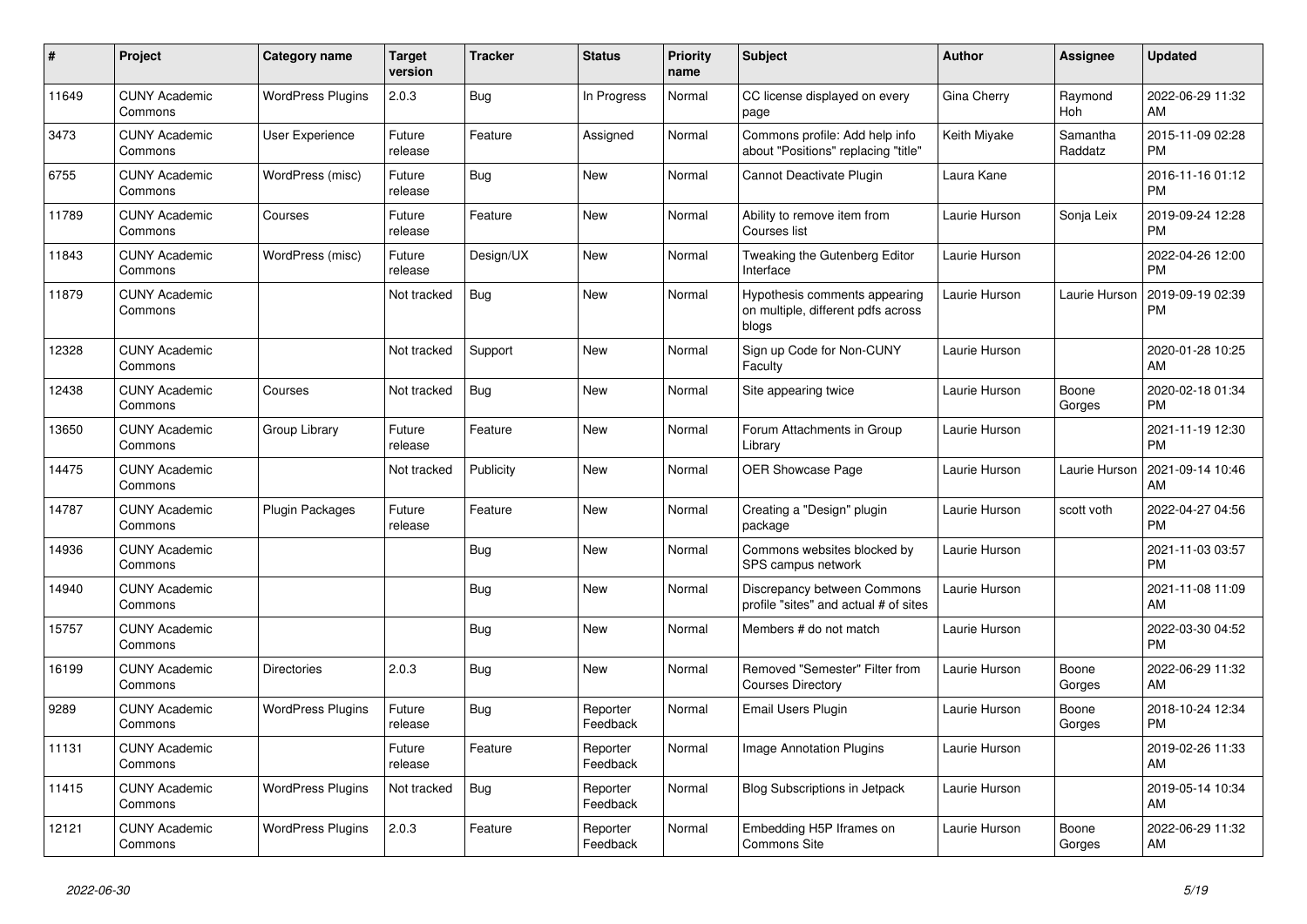| #     | Project                         | <b>Category name</b>      | <b>Target</b><br>version | <b>Tracker</b> | <b>Status</b>        | <b>Priority</b><br>name | <b>Subject</b>                                              | <b>Author</b> | <b>Assignee</b>  | <b>Updated</b>                |
|-------|---------------------------------|---------------------------|--------------------------|----------------|----------------------|-------------------------|-------------------------------------------------------------|---------------|------------------|-------------------------------|
| 12446 | <b>CUNY Academic</b><br>Commons | Groups (misc)             | Future<br>release        | Feature        | Reporter<br>Feedback | Normal                  | Toggle default site to group forum<br>posting               | Laurie Hurson | Laurie Hurson    | 2020-03-10 11:57<br>AM        |
| 12484 | <b>CUNY Academic</b><br>Commons |                           | Not tracked              | Support        | Reporter<br>Feedback | Normal                  | Sign up Code for COIL Course<br>starting in March           | Laurie Hurson | Matt Gold        | 2020-03-02 02:26<br><b>PM</b> |
| 14504 | <b>CUNY Academic</b><br>Commons |                           | Not tracked              | Publicity      | Reporter<br>Feedback | Normal                  | Adding showcases to home page<br>menu                       | Laurie Hurson | Boone<br>Gorges  | 2022-01-19 03:26<br><b>PM</b> |
| 14538 | <b>CUNY Academic</b><br>Commons |                           | Not tracked              | Support        | Reporter<br>Feedback | Normal                  | Weebly To Commons                                           | Laurie Hurson |                  | 2021-09-14 10:47<br>AM        |
| 15176 | <b>CUNY Academic</b><br>Commons |                           | Not tracked              | Support        | Reporter<br>Feedback | Normal                  | Archiving Q Writing & Old<br>Wordpress Sites on the Commons | Laurie Hurson |                  | 2022-02-08 10:28<br><b>AM</b> |
| 15613 | <b>CUNY Academic</b><br>Commons |                           | 2.0.3                    | Feature        | Reporter<br>Feedback | Normal                  | Adding "Passster" plugin                                    | Laurie Hurson |                  | 2022-06-29 11:32<br>AM        |
| 15923 | <b>CUNY Academic</b><br>Commons |                           | Not tracked              | Feature        | Reporter<br>Feedback | Normal                  | <b>Bellows Plugin Adjustments</b>                           | Laurie Hurson |                  | 2022-04-20 10:10<br>AM        |
| 9060  | <b>CUNY Academic</b><br>Commons | Commons In A Box          | Not tracked              | Bug            | Hold                 | Normal                  | Problems with CBox image library<br>/ upload                | Lisa Rhody    | Raymond<br>Hoh   | 2018-01-10 03:26<br><b>PM</b> |
| 2175  | <b>CUNY Academic</b><br>Commons | WordPress (misc)          | Not tracked              | Support        | Assigned             | Normal                  | Subscibe 2 vs. Jetpack<br>subscription options              | local admin   | Matt Gold        | 2016-01-26 04:58<br><b>PM</b> |
| 2325  | <b>CUNY Academic</b><br>Commons | BuddyPress (misc)         | Future<br>release        | Feature        | Assigned             | Low                     | Profile should have separate fields<br>for first/last names | local admin   | Boone<br>Gorges  | 2015-11-09 06:09<br>PM        |
| 2610  | <b>CUNY Academic</b><br>Commons | Group Invitations         | Future<br>release        | Feature        | Assigned             | Low                     | Request: Custom invitation<br>message to group invites      | local admin   | Boone<br>Gorges  | 2015-11-09 06:13<br><b>PM</b> |
| 2612  | <b>CUNY Academic</b><br>Commons |                           | Not tracked              | Publicity      | Assigned             | Normal                  | Pinterest site for the Commons                              | local admin   | Sarah<br>Morgano | 2016-03-04 11:19<br>AM        |
| 6078  | <b>CUNY Academic</b><br>Commons | <b>Blogs (BuddyPress)</b> | Future<br>release        | Feature        | New                  | Normal                  | <b>Explore Adding Network Blog</b><br>Metadata Plugin       | Luke Waltzer  | Luke Waltzer     | 2016-10-11 10:29<br><b>PM</b> |
| 6389  | <b>CUNY Academic</b><br>Commons | <b>BuddyPress Docs</b>    | Future<br>release        | Feature        | New                  | Low                     | Make Discussion Area Visible<br>When Editing a Doc          | Luke Waltzer  | Boone<br>Gorges  | 2016-10-21 04:16<br><b>PM</b> |
| 7624  | <b>CUNY Academic</b><br>Commons | BuddyPress (misc)         | Future<br>release        | Design/UX      | New                  | Normal                  | <b>BP Notifications</b>                                     | Luke Waltzer  | Paige Dupont     | 2017-02-08 10:43<br><b>PM</b> |
| 7928  | <b>CUNY Academic</b><br>Commons | Group Forums              | Not tracked              | Bug            | New                  | Normal                  | Duplicate Forum post                                        | Luke Waltzer  | Raymond<br>Hoh   | 2017-04-11 09:27<br><b>PM</b> |
| 7981  | <b>CUNY Academic</b><br>Commons | Social Paper              | Future<br>release        | Bug            | New                  | Normal                  | Social Paper comments should<br>not go to spam              | Luke Waltzer  | Boone<br>Gorges  | 2018-04-16 03:52<br><b>PM</b> |
| 8835  | <b>CUNY Academic</b><br>Commons | <b>Blogs (BuddyPress)</b> | Future<br>release        | Feature        | <b>New</b>           | Normal                  | Extend cuny is shortlinks to sites                          | Luke Waltzer  | Boone<br>Gorges  | 2022-04-26 11:59<br>AM        |
| 13430 | <b>CUNY Academic</b><br>Commons | Reply By Email            | Not tracked              | <b>Bug</b>     | <b>New</b>           | Normal                  | Delay in RBE                                                | Luke Waltzer  | Raymond<br>Hoh   | 2020-10-13 11:16<br>AM        |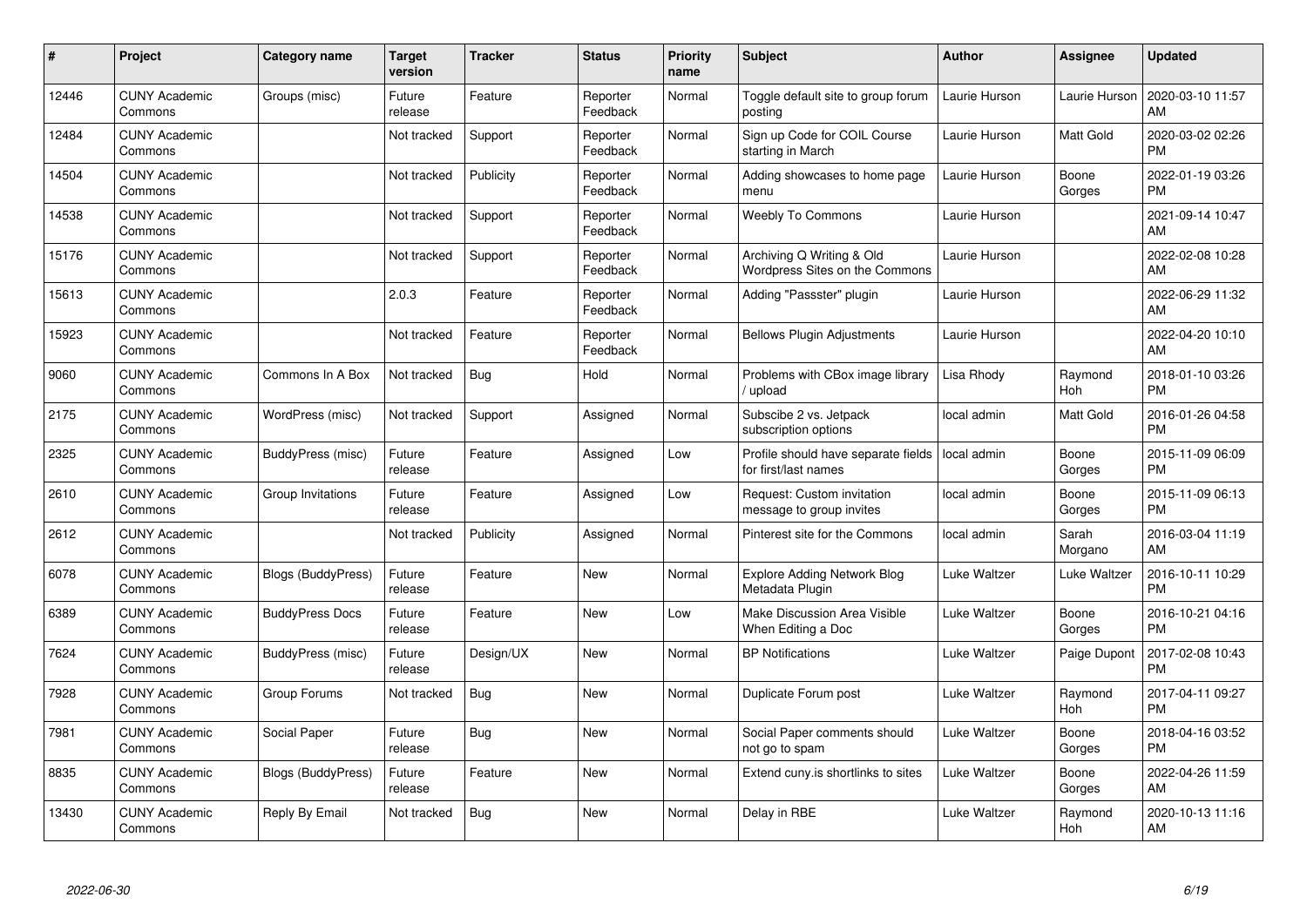| #    | Project                         | <b>Category name</b>     | <b>Target</b><br>version | <b>Tracker</b> | <b>Status</b>        | <b>Priority</b><br>name | Subject                                                                                                                                               | Author          | <b>Assignee</b>     | <b>Updated</b>                |
|------|---------------------------------|--------------------------|--------------------------|----------------|----------------------|-------------------------|-------------------------------------------------------------------------------------------------------------------------------------------------------|-----------------|---------------------|-------------------------------|
| 5225 | <b>CUNY Academic</b><br>Commons | Registration             | Future<br>release        | Feature        | Assigned             | Normal                  | On-boarding Issues                                                                                                                                    | Luke Waltzer    | Samantha<br>Raddatz | 2016-02-12 02:58<br><b>PM</b> |
| 5268 | <b>CUNY Academic</b><br>Commons | Group Forums             | Future<br>release        | Bug            | Assigned             | Normal                  | Long-time to post to multiple<br>groups                                                                                                               | Luke Waltzer    | Daniel Jones        | 2016-09-07 06:31<br><b>PM</b> |
| 6392 | <b>CUNY Academic</b><br>Commons | Group Forums             | Future<br>release        | Design/UX      | Assigned             | Low                     | Composition/Preview Panes in<br>Forum Posts                                                                                                           | Luke Waltzer    | Paige Dupont        | 2016-10-21 04:26<br><b>PM</b> |
| 9895 | <b>CUNY Academic</b><br>Commons | Onboarding               | Future<br>release        | Feature        | Assigned             | Normal                  | Add "Accept Invitation"<br>link/button/function to Group<br>and/or Site invitation emails?                                                            | Luke Waltzer    | Boone<br>Gorges     | 2018-06-07 12:42<br><b>PM</b> |
| 5317 | <b>CUNY Academic</b><br>Commons | Group Blogs              | Not tracked              | Bug            | Reporter<br>Feedback | Normal                  | Notifications of New Post Didn't<br>Come                                                                                                              | Luke Waltzer    | Samantha<br>Raddatz | 2016-03-21 10:41<br><b>PM</b> |
| 6356 | <b>CUNY Academic</b><br>Commons | <b>WordPress Plugins</b> | Future<br>release        | Bug            | Reporter<br>Feedback | Low                     | Should Subscribe2 be<br>deprecated?                                                                                                                   | Luke Waltzer    |                     | 2017-03-20 12:20<br>PM        |
| 6644 | <b>CUNY Academic</b><br>Commons |                          | Not tracked              | Bug            | Reporter<br>Feedback | High                    | White Screen at Login Pge                                                                                                                             | Luke Waltzer    | Raymond<br>Hoh      | 2016-11-21 10:34<br><b>PM</b> |
| 9211 | <b>CUNY Academic</b><br>Commons | <b>WordPress Plugins</b> | Future<br>release        | Support        | Reporter<br>Feedback | Normal                  | Auto-Role Setting in Forum Plugin<br>Causing Some Confusion                                                                                           | Luke Waltzer    | Boone<br>Gorges     | 2018-03-13 11:44<br>AM        |
| 8211 | <b>CUNY Academic</b><br>Commons | <b>WordPress Themes</b>  | Future<br>release        | Feature        | <b>New</b>           | Normal                  | Theme Suggestions: Material<br>Design-Inspired Themes                                                                                                 | Margaret Galvan | Margaret<br>Galvan  | 2017-08-07 02:48<br><b>PM</b> |
| 7828 | <b>CUNY Academic</b><br>Commons |                          | Not tracked              | Feature        | Assigned             | Normal                  | Theme Assessment 2017                                                                                                                                 | Margaret Galvan | Margaret<br>Galvan  | 2017-05-02 10:41<br><b>PM</b> |
| 8078 | <b>CUNY Academic</b><br>Commons | <b>WordPress Plugins</b> | Future<br>release        | System Upgrade | Assigned             | Normal                  | CommentPress Updates                                                                                                                                  | Margaret Galvan | Christian<br>Wach   | 2017-05-08 03:49<br><b>PM</b> |
| 5050 | <b>CUNY Academic</b><br>Commons | Social Paper             | Future<br>release        | Feature        | <b>New</b>           | Low                     | Making comments visible in SP<br>editing mode (SP suggestion #1)                                                                                      | Marilyn Weber   | Samantha<br>Raddatz | 2019-09-17 11:10<br><b>PM</b> |
| 5052 | <b>CUNY Academic</b><br>Commons | Social Paper             | Future<br>release        | Feature        | <b>New</b>           | Low                     | Sentence by sentence or line by<br>line comments (SP suggestion #3)                                                                                   | Marilyn Weber   | Boone<br>Gorges     | 2016-02-11 10:24<br><b>PM</b> |
| 5053 | <b>CUNY Academic</b><br>Commons | Social Paper             | Future<br>release        | Feature        | New                  | Low                     | Scrollable menu to add readers<br>(SP suggestion #4)                                                                                                  | Marilyn Weber   | Samantha<br>Raddatz | 2016-04-21 05:21<br><b>PM</b> |
| 5058 | <b>CUNY Academic</b><br>Commons | Social Paper             | Future<br>release        | Feature        | <b>New</b>           | Low                     | Can there be a clearer signal that<br>even when comments have<br>already been made you add<br>comments by clicking on the side?<br>(SP suggestion #5) | Marilyn Weber   | Samantha<br>Raddatz | 2016-02-11 10:24<br><b>PM</b> |
| 5199 | <b>CUNY Academic</b><br>Commons | Social Paper             | Future<br>release        | Feature        | New                  | Normal                  | add tables to the SP editor                                                                                                                           | Marilyn Weber   |                     | 2016-10-24 11:27<br>AM        |
| 5205 | <b>CUNY Academic</b><br>Commons | Social Paper             | Future<br>release        | Feature        | New                  | Normal                  | Social Paper folders                                                                                                                                  | Marilyn Weber   |                     | 2016-02-11 10:24<br><b>PM</b> |
| 5282 | <b>CUNY Academic</b><br>Commons | Social Paper             | Future<br>release        | <b>Bug</b>     | New                  | Normal                  | Replying via email directs to paper<br>but not individual comment.                                                                                    | Marilyn Weber   | Raymond<br>Hoh      | 2016-03-02 01:48<br><b>PM</b> |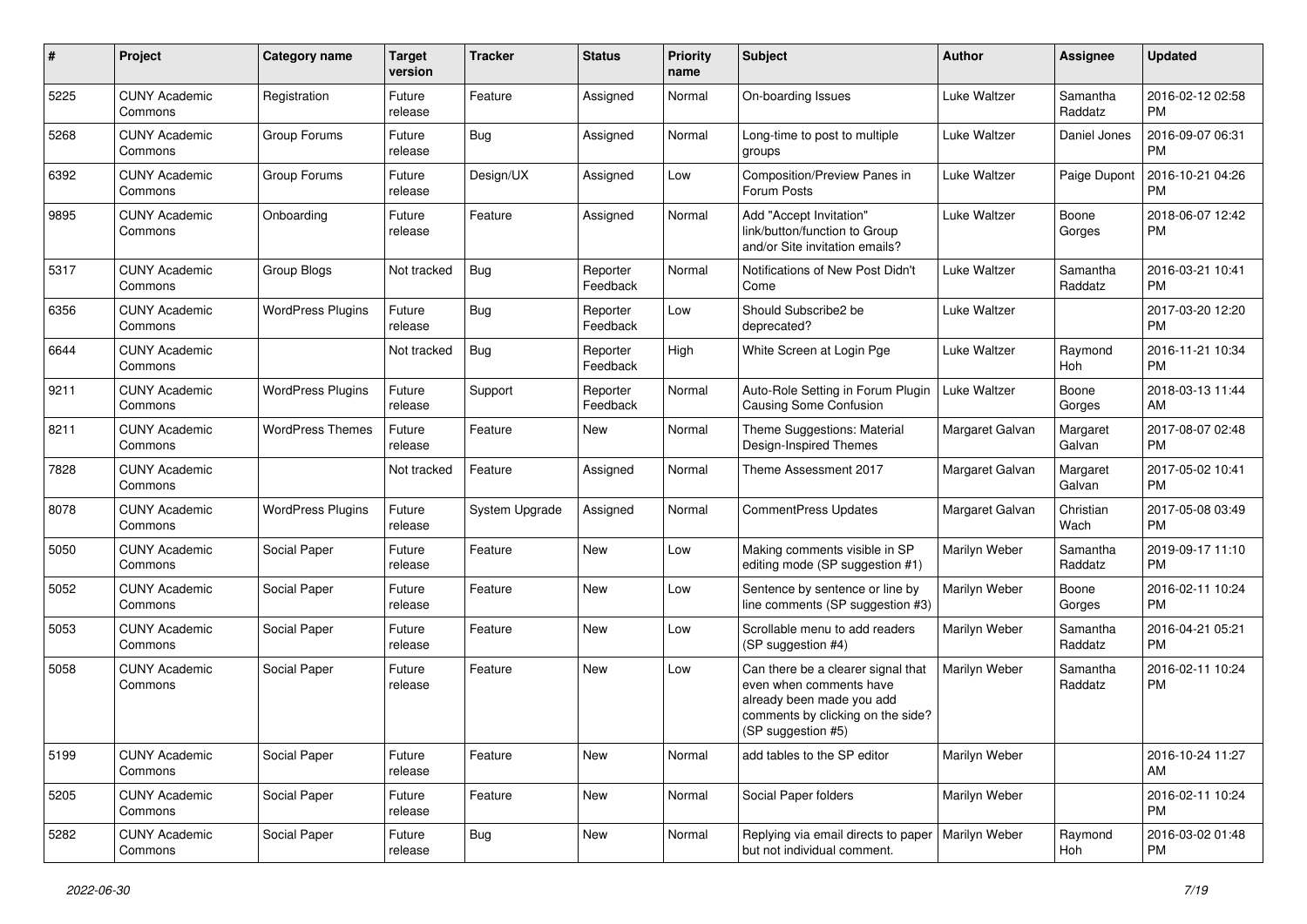| #     | Project                         | <b>Category name</b>       | <b>Target</b><br>version | <b>Tracker</b> | <b>Status</b>        | <b>Priority</b><br>name | <b>Subject</b>                                         | <b>Author</b> | <b>Assignee</b>     | <b>Updated</b>                |
|-------|---------------------------------|----------------------------|--------------------------|----------------|----------------------|-------------------------|--------------------------------------------------------|---------------|---------------------|-------------------------------|
| 5397  | <b>CUNY Academic</b><br>Commons | Social Paper               | Future<br>release        | Feature        | <b>New</b>           | Normal                  | frustrating to have to<br>enable/disable in SP         | Marilyn Weber | Samantha<br>Raddatz | 2016-04-20 03:39<br><b>PM</b> |
| 5992  | <b>CUNY Academic</b><br>Commons | <b>Email Notifications</b> | Future<br>release        | Feature        | <b>New</b>           | Normal                  | Changing the From line of<br>autogenerated blog emails | Marilyn Weber |                     | 2018-09-27 05:19<br><b>PM</b> |
| 8607  | <b>CUNY Academic</b><br>Commons |                            | Not tracked              | Support        | <b>New</b>           | Normal                  | Paypal?                                                | Marilyn Weber | Matt Gold           | 2018-05-15 01:37<br><b>PM</b> |
| 12352 | <b>CUNY Academic</b><br>Commons |                            | Not tracked              | Support        | <b>New</b>           | Normal                  | "posts list" page builder block<br>option              | Marilyn Weber |                     | 2020-02-03 01:29<br><b>PM</b> |
| 12382 | <b>CUNY Academic</b><br>Commons | Membership                 | Not tracked              | Support        | <b>New</b>           | Normal                  | Email request change                                   | Marilyn Weber | Marilyn<br>Weber    | 2020-02-06 12:56<br><b>PM</b> |
| 13286 | <b>CUNY Academic</b><br>Commons |                            | Not tracked              | Support        | <b>New</b>           | Normal                  | problem connecting with<br><b>WordPress app</b>        | Marilyn Weber | Raymond<br>Hoh      | 2020-09-08 11:16<br>AM        |
| 14911 | <b>CUNY Academic</b><br>Commons | <b>WordPress Themes</b>    | Not tracked              | Support        | <b>New</b>           | Normal                  | Twentytwentyone theme                                  | Marilyn Weber |                     | 2021-10-28 10:37<br>AM        |
| 15045 | <b>CUNY Academic</b><br>Commons |                            |                          | Support        | New                  | Normal                  | no result for KCeL in the search<br>box on the commons | Marilyn Weber |                     | 2021-12-10 11:29<br>AM        |
| 15565 | <b>CUNY Academic</b><br>Commons |                            |                          | Support        | New                  | Normal                  | Events - send updates to an email<br>listserv          | Marilyn Weber |                     | 2022-03-10 01:06<br><b>PM</b> |
| 15685 | <b>CUNY Academic</b><br>Commons |                            |                          | Support        | <b>New</b>           | High                    | problem with chrome?                                   | Marilyn Weber |                     | 2022-04-25 03:40<br><b>PM</b> |
| 15816 | <b>CUNY Academic</b><br>Commons |                            | Not tracked              | Support        | <b>New</b>           | Normal                  | slow loading at SPS                                    | Marilyn Weber |                     | 2022-04-05 01:26<br><b>PM</b> |
| 9835  | <b>CUNY Academic</b><br>Commons | Group Forums               | Future<br>release        | Bug            | Assigned             | Normal                  | add a "like" function?                                 | Marilyn Weber | <b>Erik Trainer</b> | 2018-06-05 01:49<br><b>PM</b> |
| 11519 | <b>CUNY Academic</b><br>Commons |                            | Not tracked              | Support        | Assigned             | Normal                  | comment option not appearing                           | Marilyn Weber |                     | 2019-09-24 10:28<br>AM        |
| 11848 | <b>CUNY Academic</b><br>Commons |                            | Not tracked              | Support        | Hold                 | Normal                  | a Dean of Faculty wants to share<br>a large file       | Marilyn Weber |                     | 2019-09-24 08:44<br>AM        |
| 13912 | <b>CUNY Academic</b><br>Commons |                            | Not tracked              | Feature        | Hold                 | Low                     | posting "missed schedule"                              | Marilyn Weber |                     | 2021-02-23 10:46<br>AM        |
| 9207  | <b>CUNY Academic</b><br>Commons |                            | Future<br>release        | Support        | Reporter<br>Feedback | Normal                  | display dashboards made in<br>Tableau?                 | Marilyn Weber | Boone<br>Gorges     | 2018-04-10 10:42<br>AM        |
| 10273 | <b>CUNY Academic</b><br>Commons | Registration               | Not tracked              | Support        | Reporter<br>Feedback | Normal                  | users combining CF and campus<br>address               | Marilyn Weber |                     | 2019-09-18 10:58<br>AM        |
| 10657 | <b>CUNY Academic</b><br>Commons |                            | Not tracked              | Support        | Reporter<br>Feedback | Normal                  | child theme problems                                   | Marilyn Weber |                     | 2018-11-08 01:19<br><b>PM</b> |
| 11149 | <b>CUNY Academic</b><br>Commons |                            | Not tracked              | Support        | Reporter<br>Feedback | Normal                  | comments getting blocked                               | Marilyn Weber | Raymond<br>Hoh      | 2019-03-26 11:40<br>AM        |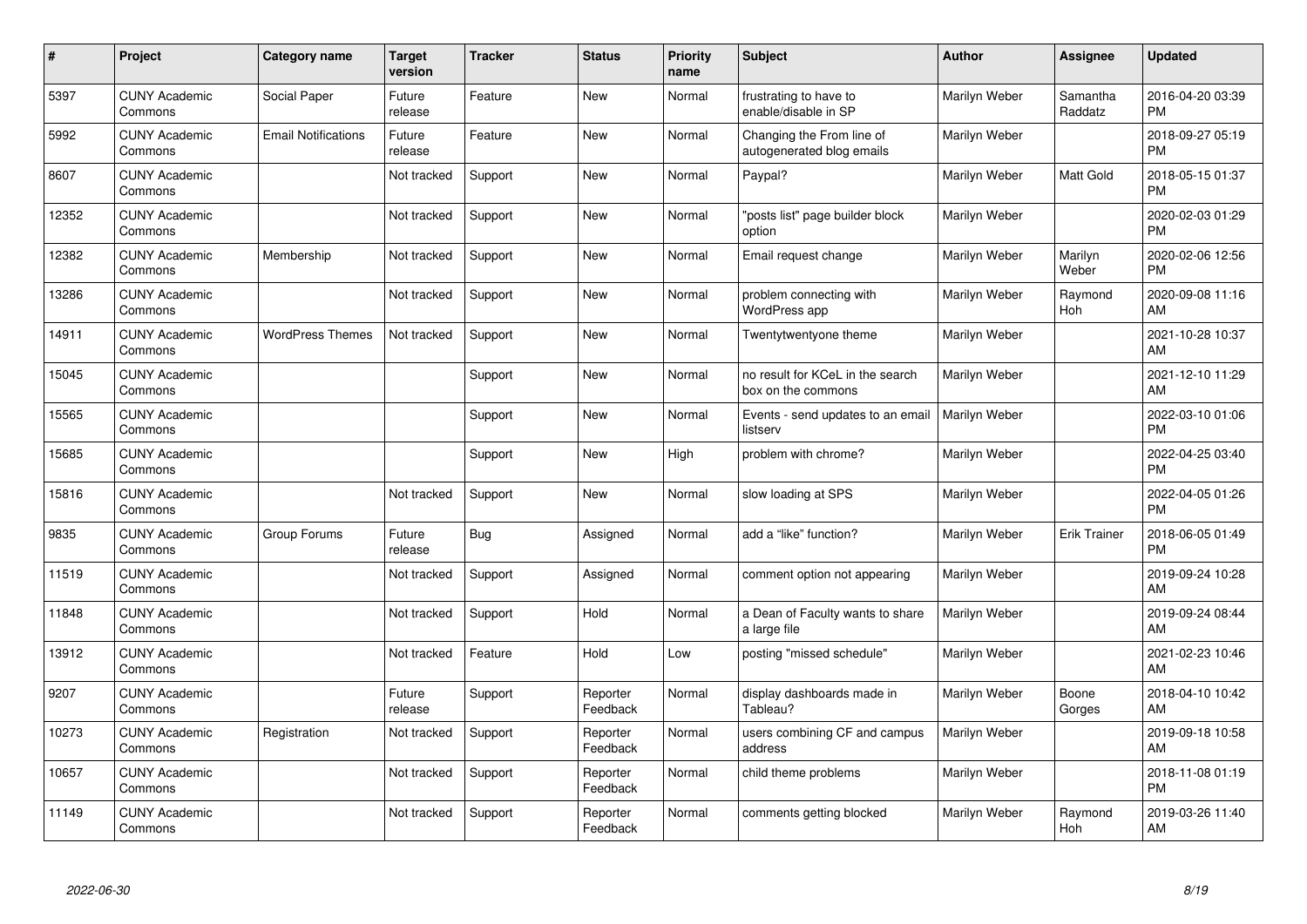| #     | Project                         | <b>Category name</b>       | <b>Target</b><br>version | <b>Tracker</b> | <b>Status</b>        | <b>Priority</b><br>name | <b>Subject</b>                                                                                | <b>Author</b> | Assignee       | <b>Updated</b>                |
|-------|---------------------------------|----------------------------|--------------------------|----------------|----------------------|-------------------------|-----------------------------------------------------------------------------------------------|---------------|----------------|-------------------------------|
| 11509 | <b>CUNY Academic</b><br>Commons |                            | Not tracked              | Support        | Reporter<br>Feedback | Normal                  | deleted Page causing a Menu<br>problem?                                                       | Marilyn Weber |                | 2019-06-04 09:54<br>AM        |
| 11771 | <b>CUNY Academic</b><br>Commons |                            | Not tracked              | Support        | Reporter<br>Feedback | Normal                  | post displays in sections                                                                     | Marilyn Weber |                | 2019-08-20 10:34<br>AM        |
| 11787 | <b>CUNY Academic</b><br>Commons |                            | Not tracked              | Support        | Reporter<br>Feedback | Normal                  | automated comments notifications<br>on ZenDesk                                                | Marilyn Weber |                | 2019-08-26 06:18<br><b>PM</b> |
| 11971 | <b>CUNY Academic</b><br>Commons | <b>Email Notifications</b> | Future<br>release        | Bug            | Reporter<br>Feedback | Low                     | Pictures obscured in emailed post<br>notifications                                            | Marilyn Weber | Raymond<br>Hoh | 2019-11-21 01:14<br><b>PM</b> |
| 12350 | <b>CUNY Academic</b><br>Commons | Blogs (BuddyPress)         | Not tracked              | Support        | Reporter<br>Feedback | Normal                  | URL creation problem                                                                          | Marilyn Weber |                | 2020-02-03 11:27<br>AM        |
| 12360 | <b>CUNY Academic</b><br>Commons | <b>WordPress Themes</b>    | Not tracked              | <b>Bug</b>     | Reporter<br>Feedback | Normal                  | site just says "DANTE We are<br>currently in maintenance mode,<br>please check back shortly." | Marilyn Weber |                | 2020-02-04 12:13<br><b>PM</b> |
| 12741 | <b>CUNY Academic</b><br>Commons | <b>WordPress Plugins</b>   | Not tracked              | Support        | Reporter<br>Feedback | Normal                  | Tableau Public Viz Block                                                                      | Marilyn Weber | Raymond<br>Hoh | 2020-05-12 11:00<br>AM        |
| 13034 | <b>CUNY Academic</b><br>Commons |                            | Not tracked              | Support        | Reporter<br>Feedback | Normal                  | a site is asking people to join the<br>Commons to get a download                              | Marilyn Weber |                | 2020-07-12 07:23<br><b>AM</b> |
| 13255 | <b>CUNY Academic</b><br>Commons |                            | Not tracked              | Support        | Reporter<br>Feedback | Normal                  | Accessibility problems                                                                        | Marilyn Weber |                | 2020-09-01 05:48<br><b>PM</b> |
| 13328 | <b>CUNY Academic</b><br>Commons | Group Forums               | Not tracked              | Bug            | Reporter<br>Feedback | Normal                  | cross-posting in two related<br>groups                                                        | Marilyn Weber | Raymond<br>Hoh | 2020-09-15 10:39<br><b>PM</b> |
| 13975 | <b>CUNY Academic</b><br>Commons | Social Paper               | Not tracked              | Support        | Reporter<br>Feedback | Normal                  | can't approve comments on Social<br>Paper paper                                               | Marilyn Weber |                | 2021-02-12 09:33<br>AM        |
| 14074 | <b>CUNY Academic</b><br>Commons | WordPress (misc)           | Not tracked              | Support        | Reporter<br>Feedback | Normal                  | page password protection problem   Marilyn Weber                                              |               |                | 2021-03-02 11:03<br>AM        |
| 14398 | <b>CUNY Academic</b><br>Commons |                            | Not tracked              | Support        | Reporter<br>Feedback | Normal                  | Events plug-in notification problem                                                           | Marilyn Weber |                | 2021-05-11 11:21<br>AM        |
| 14784 | <b>CUNY Academic</b><br>Commons |                            |                          | Support        | Reporter<br>Feedback | Normal                  | User report of logo problem when<br>using Customizer theme                                    | Marilyn Weber |                | 2021-09-17 10:25<br>AM        |
| 14900 | <b>CUNY Academic</b><br>Commons |                            | Not tracked              | Support        | Reporter<br>Feedback | Normal                  | previous theme?                                                                               | Marilyn Weber |                | 2021-10-25 10:31<br><b>AM</b> |
| 15169 | <b>CUNY Academic</b><br>Commons |                            | 2.0.3                    | Support        | Reporter<br>Feedback | Normal                  | new Prelude website zipfiles for<br>custom theme and other files.                             | Marilyn Weber |                | 2022-06-29 11:32<br>AM        |
| 15260 | <b>CUNY Academic</b><br>Commons |                            |                          | Support        | Reporter<br>Feedback | Normal                  | Diacritical markings   European<br><b>Stages</b>                                              | Marilyn Weber |                | 2022-02-04 08:16<br>AM        |
| 15370 | <b>CUNY Academic</b><br>Commons |                            |                          | Support        | Reporter<br>Feedback | Normal                  | All-in-One Event Calendar?                                                                    | Marilyn Weber |                | 2022-02-17 11:03<br><b>AM</b> |
| 15655 | <b>CUNY Academic</b><br>Commons |                            | 2.0.3                    | Support        | Reporter<br>Feedback | Normal                  | Event Aggregator plugin?                                                                      | Marilyn Weber |                | 2022-06-29 11:32<br>AM        |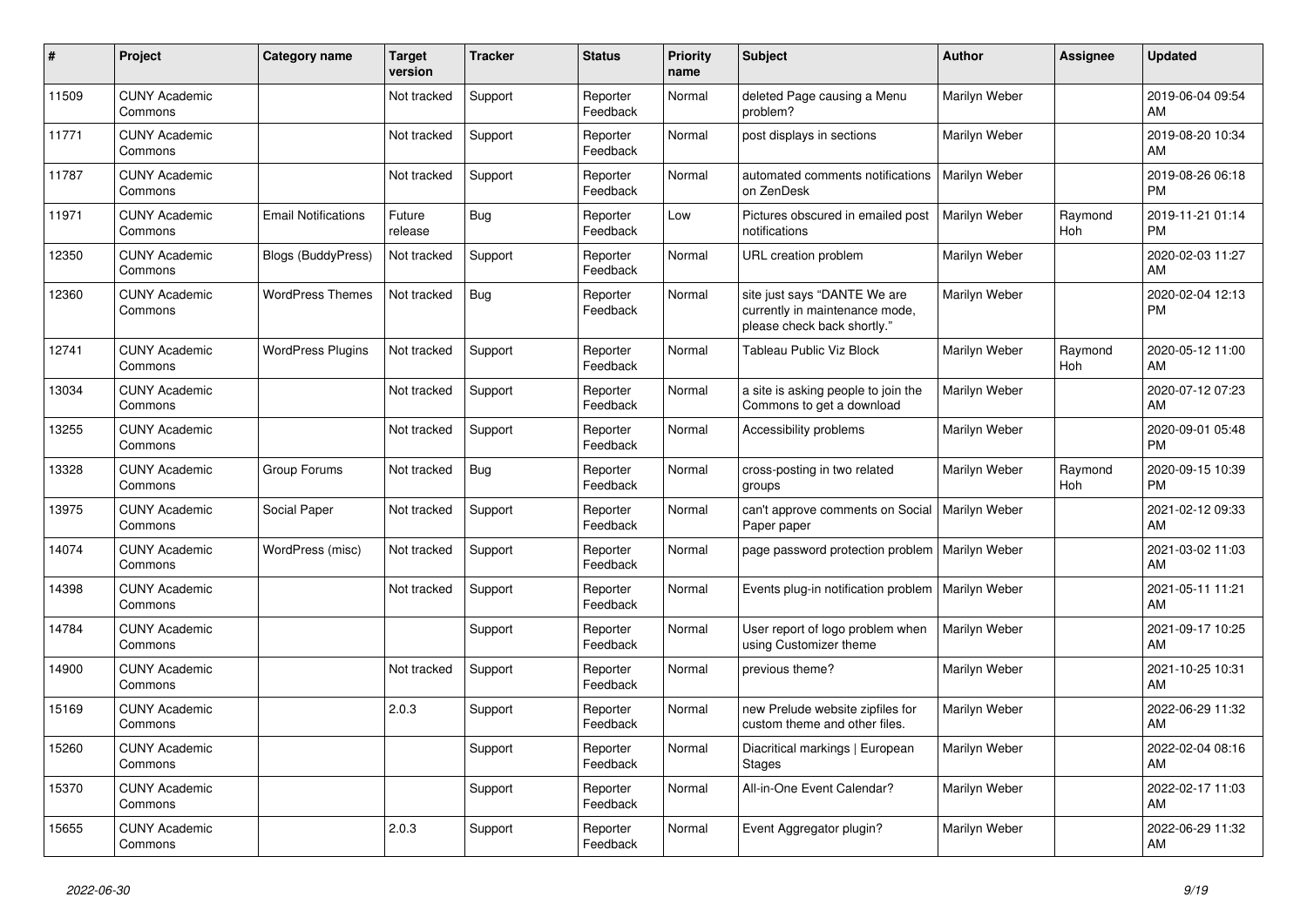| #     | Project                         | <b>Category name</b>     | <b>Target</b><br>version | <b>Tracker</b> | <b>Status</b>        | <b>Priority</b><br>name | <b>Subject</b>                                                         | <b>Author</b>      | Assignee            | <b>Updated</b>                |
|-------|---------------------------------|--------------------------|--------------------------|----------------|----------------------|-------------------------|------------------------------------------------------------------------|--------------------|---------------------|-------------------------------|
| 16099 | <b>CUNY Academic</b><br>Commons |                          |                          | Support        | Reporter<br>Feedback | Normal                  | request for Newsletter Glue                                            | Marilyn Weber      |                     | 2022-05-13 12:14<br><b>PM</b> |
| 16110 | <b>CUNY Academic</b><br>Commons |                          |                          | Support        | Reporter<br>Feedback | Normal                  | remove Creative Commons<br>license from pages?                         | Marilyn Weber      | Raymond<br>Hoh      | 2022-05-17 06:11<br><b>PM</b> |
| 2571  | <b>NYCDH Community</b><br>Site  |                          |                          | Feature        | Assigned             | Normal                  | Add Google custom search box to<br>homepage                            | <b>Mark Newton</b> | Raymond<br>Hoh      | 2013-05-18 07:49<br><b>PM</b> |
| 2574  | <b>NYCDH Community</b><br>Site  |                          |                          | Feature        | Assigned             | Normal                  | Add Way to Upload Files to<br>Groups                                   | <b>Mark Newton</b> | Raymond<br>Hoh      | 2013-05-18 07:46<br><b>PM</b> |
| 2577  | <b>NYCDH Community</b><br>Site  |                          |                          | Feature        | Assigned             | Low                     | Investigate Potential to Add Links<br>to the Forum                     | <b>Mark Newton</b> | Alex Gil            | 2013-05-16 09:40<br><b>PM</b> |
| 2576  | <b>NYCDH Community</b><br>Site  |                          |                          | Bug            | Hold                 | Low                     | Test Next Button in Javascript<br><b>Tutorial Under Activities</b>     | <b>Mark Newton</b> | Alex Gil            | 2013-05-18 02:55<br><b>PM</b> |
| 2573  | <b>NYCDH Community</b><br>Site  |                          |                          | Feature        | Reporter<br>Feedback | Normal                  | Add dh nyc twitter list feed to site                                   | Mark Newton        | Matt Gold           | 2013-05-16 11:42<br><b>PM</b> |
| 10262 | <b>CUNY Academic</b><br>Commons |                          | Not tracked              | Bug            | Reporter<br>Feedback | Normal                  | Newsletter Plugin: Broken Image<br>at Bottom of All Newsletters        | Mark Webb          | Raymond<br>Hoh      | 2018-08-30 05:17<br><b>PM</b> |
| 10678 | <b>CUNY Academic</b><br>Commons |                          | Not tracked              | Bug            | Reporter<br>Feedback | High                    | Newsletter Plugin Not Sending<br><b>Out Newsletters</b>                | Mark Webb          | Boone<br>Gorges     | 2019-09-16 09:38<br><b>PM</b> |
| 10769 | <b>CUNY Academic</b><br>Commons | <b>WordPress Themes</b>  | Not tracked              | <b>Bug</b>     | Reporter<br>Feedback | Normal                  | 2011 Theme Sidebar                                                     | Mark Webb          |                     | 2018-12-04 04:09<br><b>PM</b> |
| 11120 | <b>CUNY Academic</b><br>Commons | <b>WordPress Plugins</b> | Not tracked              | <b>Bug</b>     | Reporter<br>Feedback | Normal                  | Events Manager Events Not<br>Showing Up                                | Mark Webb          |                     | 2019-02-27 04:10<br><b>PM</b> |
| 2618  | <b>NYCDH Community</b><br>Site  |                          |                          | <b>Bug</b>     | Assigned             | Low                     | Mark blogs as spam when created   Matt Gold<br>by users marked as spam |                    | Boone<br>Gorges     | 2013-06-09 11:38<br><b>PM</b> |
| 8992  | <b>NYCDH Community</b><br>Site  |                          |                          | Bug            | Assigned             | Normal                  | Multiple RBE error reports                                             | <b>Matt Gold</b>   | Raymond<br>Hoh      | 2017-12-11 05:43<br><b>PM</b> |
| 364   | <b>CUNY Academic</b><br>Commons | <b>WordPress Plugins</b> | Future<br>release        | Feature        | <b>New</b>           | Normal                  | <b>Bulletin Board</b>                                                  | <b>Matt Gold</b>   |                     | 2015-01-05 08:50<br><b>PM</b> |
| 3657  | <b>CUNY Academic</b><br>Commons | WordPress (misc)         | Not tracked              | Feature        | <b>New</b>           | Normal                  | Create alert for GC email<br>addresses                                 | <b>Matt Gold</b>   | Matt Gold           | 2016-04-14 11:29<br><b>PM</b> |
| 13949 | <b>CUNY Academic</b><br>Commons |                          | Not tracked              | Bug            | <b>New</b>           | Normal                  | Continued debugging of runaway<br>MySQL connections                    | <b>Matt Gold</b>   | Boone<br>Gorges     | 2021-09-14 10:42<br>AM        |
| 16307 | <b>CUNY Academic</b><br>Commons |                          |                          | <b>Bug</b>     | <b>New</b>           | Normal                  | Add brief messaging to<br>accept/decline group membership<br>requests  | <b>Matt Gold</b>   | Boone<br>Gorges     | 2022-06-27 06:13<br><b>PM</b> |
| 287   | <b>CUNY Academic</b><br>Commons | WordPress (misc)         | Future<br>release        | Feature        | Assigned             | Normal                  | Create troubleshooting tool for<br>account sign-up                     | <b>Matt Gold</b>   | Boone<br>Gorges     | 2015-11-09 06:17<br><b>PM</b> |
| 310   | <b>CUNY Academic</b><br>Commons | BuddyPress (misc)        | Future<br>release        | Feature        | Assigned             | Low                     | <b>Friend Request Email</b>                                            | <b>Matt Gold</b>   | Samantha<br>Raddatz | 2015-11-09 05:08<br><b>PM</b> |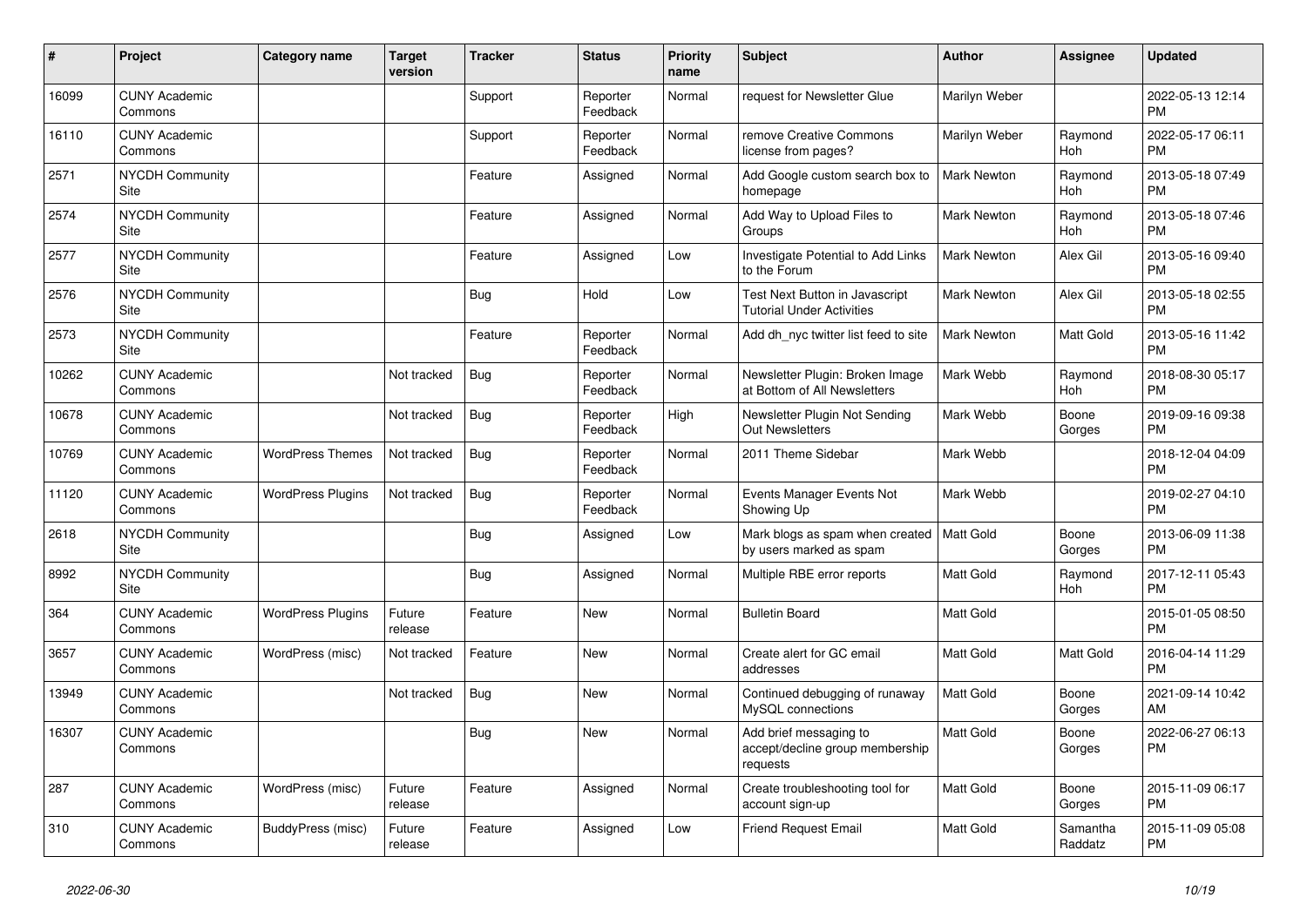| #    | Project                         | <b>Category name</b>       | <b>Target</b><br>version | <b>Tracker</b> | <b>Status</b> | Priority<br>name | <b>Subject</b>                                                                     | Author           | <b>Assignee</b>     | <b>Updated</b>                |
|------|---------------------------------|----------------------------|--------------------------|----------------|---------------|------------------|------------------------------------------------------------------------------------|------------------|---------------------|-------------------------------|
| 333  | <b>CUNY Academic</b><br>Commons | <b>Email Notifications</b> | Future<br>release        | Feature        | Assigned      | Low              | Delay Forum Notification Email<br>Delivery Until After Editing Period<br>Ends      | <b>Matt Gold</b> | Raymond<br>Hoh      | 2015-11-09 06:01<br><b>PM</b> |
| 365  | <b>CUNY Academic</b><br>Commons | WordPress (misc)           | Future<br>release        | Feature        | Assigned      | Normal           | <b>Create Mouseover Tooltips</b><br>throughout Site                                | <b>Matt Gold</b> | Chris Stein         | 2015-11-09 06:18<br><b>PM</b> |
| 370  | <b>CUNY Academic</b><br>Commons | Registration               | Future<br>release        | Feature        | Assigned      | High             | <b>Guest Accounts</b>                                                              | <b>Matt Gold</b> | Matt Gold           | 2015-04-09 09:33<br><b>PM</b> |
| 377  | <b>CUNY Academic</b><br>Commons | BuddyPress (misc)          | Future<br>release        | Feature        | Assigned      | Normal           | Like buttons                                                                       | Matt Gold        | Boone<br>Gorges     | 2010-11-16 05:13<br><b>PM</b> |
| 412  | <b>CUNY Academic</b><br>Commons | <b>WordPress Themes</b>    | Future<br>release        | Feature        | Assigned      | Normal           | <b>Featured Themes</b>                                                             | Matt Gold        | Dominic<br>Giglio   | 2015-01-05 08:44<br><b>PM</b> |
| 435  | <b>CUNY Academic</b><br>Commons | BuddyPress (misc)          | Future<br>release        | Feature        | Assigned      | Normal           | Include Avatar Images in Forum<br><b>Post Notification Emails</b>                  | <b>Matt Gold</b> | Boone<br>Gorges     | 2010-12-08 12:40<br><b>PM</b> |
| 497  | <b>CUNY Academic</b><br>Commons | <b>WordPress Plugins</b>   | Future<br>release        | Feature        | Assigned      | Normal           | Drag and Drop Ordering on<br>Gallery Post Plugin                                   | Matt Gold        | Ron Rennick         | 2015-11-09 06:18<br><b>PM</b> |
| 500  | <b>CUNY Academic</b><br>Commons | BuddyPress (misc)          | Future<br>release        | Feature        | Assigned      | Normal           | <b>Export Group Data</b>                                                           | <b>Matt Gold</b> | Boone<br>Gorges     | 2010-12-19 12:09<br><b>PM</b> |
| 554  | <b>CUNY Academic</b><br>Commons | BuddyPress (misc)          | Future<br>release        | Feature        | Assigned      | Normal           | Add Trackback notifications to<br>site-wide activity feed                          | <b>Matt Gold</b> | Boone<br>Gorges     | 2015-11-09 06:19<br>PM        |
| 599  | <b>CUNY Academic</b><br>Commons | BuddyPress (misc)          | Future<br>release        | Feature        | Assigned      | Normal           | Consider adding rating plugins for<br><b>BuddyPress/BBPress</b>                    | <b>Matt Gold</b> | Boone<br>Gorges     | 2011-08-22 06:50<br><b>PM</b> |
| 635  | <b>CUNY Academic</b><br>Commons | BuddyPress (misc)          | Future<br>release        | Feature        | Assigned      | Normal           | Big Blue Button -<br>Videoconferencing in Groups and<br><b>Blogs</b>               | Matt Gold        | Boone<br>Gorges     | 2011-03-14 03:24<br><b>PM</b> |
| 636  | <b>CUNY Academic</b><br>Commons | WordPress (misc)           | Not tracked              | Support        | Assigned      | Normal           | Create Lynda.com-like Table of<br>Contents for Prospective Tutorial<br>Screencasts | <b>Matt Gold</b> | scott voth          | 2016-02-23 03:12<br><b>PM</b> |
| 653  | <b>CUNY Academic</b><br>Commons | Group Blogs                | Future<br>release        | Feature        | Assigned      | Normal           | Redesign Integration of Groups<br>and Blogs                                        | Matt Gold        | Samantha<br>Raddatz | 2015-11-09 05:40<br><b>PM</b> |
| 658  | <b>CUNY Academic</b><br>Commons | <b>WordPress Plugins</b>   | Future<br>release        | Feature        | Assigned      | Normal           | Rebulid Sitewide Tag Suggestion                                                    | <b>Matt Gold</b> | Boone<br>Gorges     | 2015-01-05 08:47<br><b>PM</b> |
| 940  | <b>CUNY Academic</b><br>Commons | Redmine                    | Future<br>release        | Feature        | Assigned      | Low              | Communication with users after<br>releases                                         | <b>Matt Gold</b> | Dominic<br>Giglio   | 2012-09-09 04:36<br><b>PM</b> |
| 1105 | <b>CUNY Academic</b><br>Commons | WordPress (misc)           | Future<br>release        | Feature        | Assigned      | Normal           | Rephrase Blog Privacy Options                                                      | Matt Gold        | Samantha<br>Raddatz | 2015-11-09 06:19<br><b>PM</b> |
| 1192 | <b>CUNY Academic</b><br>Commons | Group Files                | Future<br>release        | Feature        | Assigned      | Low              | When posting group files, allow<br>users to add a category without<br>saving       | Matt Gold        | Raymond<br>Hoh      | 2015-11-09 05:53<br>PM.       |
| 1562 | <b>CUNY Academic</b><br>Commons | <b>WordPress Plugins</b>   | Future<br>release        | Feature        | Assigned      | Low              | Play with NYT Collaborative<br>Authoring Tool                                      | Matt Gold        | Boone<br>Gorges     | 2015-01-05 08:47<br><b>PM</b> |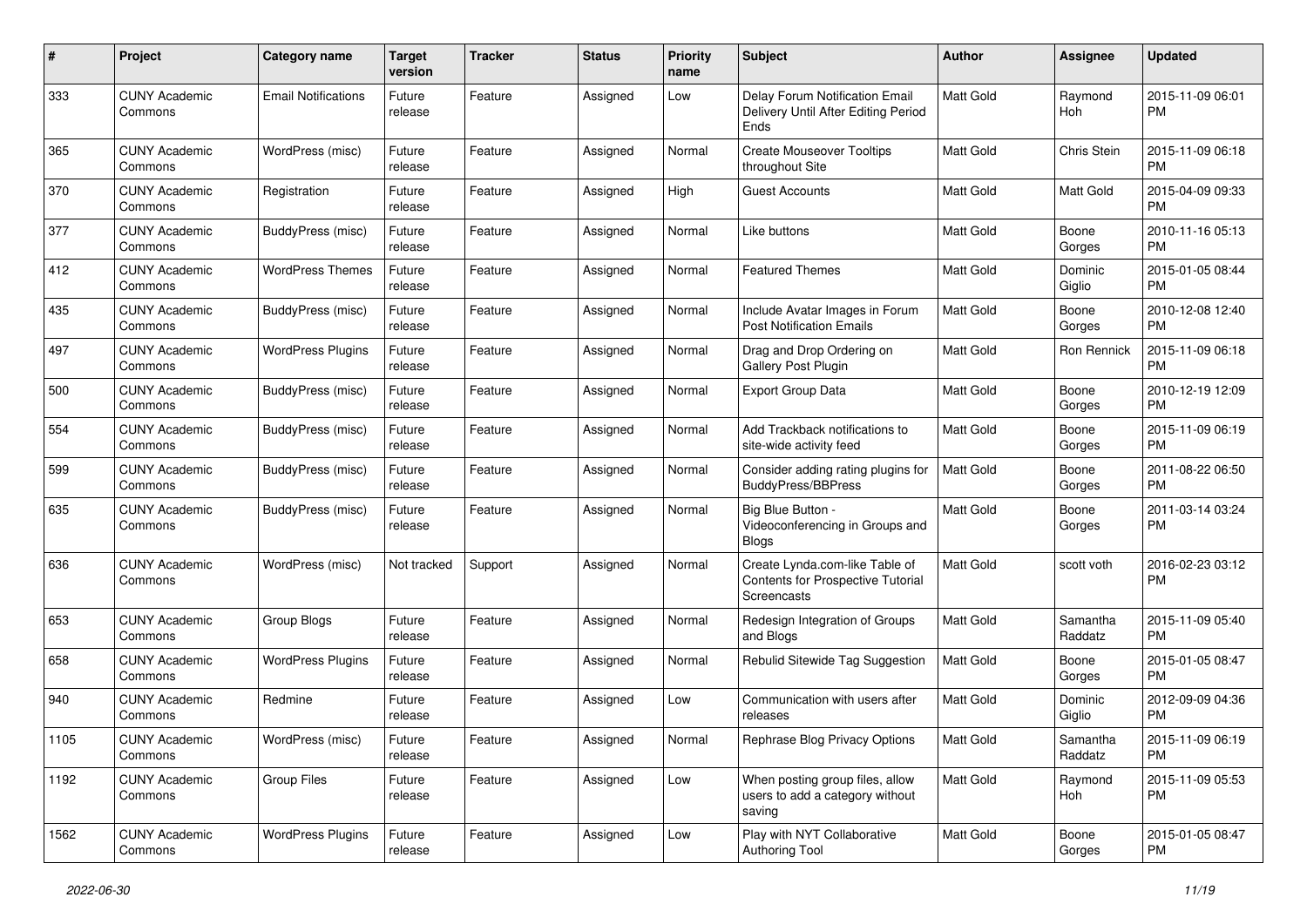| #    | <b>Project</b>                  | Category name            | <b>Target</b><br>version | <b>Tracker</b> | <b>Status</b> | <b>Priority</b><br>name | <b>Subject</b>                                                                | <b>Author</b>    | Assignee            | <b>Updated</b>                |
|------|---------------------------------|--------------------------|--------------------------|----------------|---------------|-------------------------|-------------------------------------------------------------------------------|------------------|---------------------|-------------------------------|
| 2013 | <b>CUNY Academic</b><br>Commons | <b>Public Portfolio</b>  | Future<br>release        | Feature        | Assigned      | Low                     | Have Profile Privacy Options show   Matt Gold<br>up only for filled-in fields |                  | Boone<br>Gorges     | 2015-11-09 06:09<br><b>PM</b> |
| 2223 | <b>CUNY Academic</b><br>Commons | <b>WordPress Plugins</b> | Future<br>release        | Feature        | Assigned      | Low                     | Add Participad to the CUNY<br><b>Academic Commons</b>                         | Matt Gold        | Boone<br>Gorges     | 2014-09-17 10:03<br><b>PM</b> |
| 2523 | <b>CUNY Academic</b><br>Commons | <b>BuddyPress Docs</b>   | Future<br>release        | Feature        | Assigned      | Normal                  | Allow Users to Upload Images to<br><b>BP</b> Docs                             | Matt Gold        | Boone<br>Gorges     | 2015-11-09 06:14<br><b>PM</b> |
| 3042 | <b>CUNY Academic</b><br>Commons | <b>Public Portfolio</b>  | Future<br>release        | Feature        | Assigned      | Normal                  | Browsing member interests                                                     | <b>Matt Gold</b> | Boone<br>Gorges     | 2015-03-21 09:04<br><b>PM</b> |
| 3080 | <b>CUNY Academic</b><br>Commons | <b>Group Files</b>       | Future<br>release        | Feature        | Assigned      | Low                     | Create a system to keep track of<br>file changes                              | Matt Gold        | Boone<br>Gorges     | 2014-02-26 10:04<br><b>PM</b> |
| 3090 | <b>CUNY Academic</b><br>Commons | Twitter page             | Future<br>release        | Feature        | Assigned      | Normal                  | Prevent Retweets from showing<br>up on Commons twitter page                   | Matt Gold        | Tahir Butt          | 2016-10-24 11:31<br>AM        |
| 3220 | <b>CUNY Academic</b><br>Commons | <b>Public Portfolio</b>  | Future<br>release        | Feature        | Assigned      | Normal                  | Add indent/outdent option to<br>Formatting Buttons on Profile<br>Page         | <b>Matt Gold</b> | Boone<br>Gorges     | 2014-05-21 10:39<br><b>PM</b> |
| 3308 | <b>CUNY Academic</b><br>Commons | Group Invitations        | Future<br>release        | Feature        | Assigned      | Normal                  | Allow members to rescind group<br>invitations                                 | Matt Gold        | Boone<br>Gorges     | 2015-04-01 08:53<br><b>PM</b> |
| 3354 | <b>CUNY Academic</b><br>Commons | <b>Group Files</b>       | Future<br>release        | Feature        | Assigned      | Low                     | Allow Group Download of Multiple<br><b>Selected Files</b>                     | Matt Gold        | Chris Stein         | 2014-08-01 08:50<br>AM        |
| 3517 | <b>CUNY Academic</b><br>Commons | My Commons               | Future<br>release        | Feature        | Assigned      | Normal                  | Mute/Unmute My Commons<br>updates                                             | <b>Matt Gold</b> | Raymond<br>Hoh      | 2015-11-09 01:19<br><b>PM</b> |
| 3524 | <b>CUNY Academic</b><br>Commons | Documentation            | Not tracked              | Documentation  | Assigned      | Normal                  | Post describing all you can do<br>when starting up a new blog/group           | Matt Gold        | scott voth          | 2014-10-04 12:56<br><b>PM</b> |
| 3536 | <b>CUNY Academic</b><br>Commons | My Commons               | Future<br>release        | Feature        | Assigned      | Normal                  | Infinite Scroll on My Commons<br>page                                         | Matt Gold        | Raymond<br>Hoh      | 2015-04-13 04:42<br><b>PM</b> |
| 3577 | <b>CUNY Academic</b><br>Commons | My Commons               | Future<br>release        | Design/UX      | Assigned      | Normal                  | Replies to items in My Commons                                                | <b>Matt Gold</b> | Raymond<br>Hoh      | 2015-04-09 05:19<br><b>PM</b> |
| 3662 | <b>CUNY Academic</b><br>Commons | <b>SEO</b>               | Future<br>release        | Feature        | Assigned      | Normal                  | Duplicate Content/SEO/Google<br>issues                                        | Matt Gold        | Raymond<br>Hoh      | 2015-04-13 04:37<br><b>PM</b> |
| 3759 | <b>CUNY Academic</b><br>Commons | WordPress (misc)         | Future<br>release        | Feature        | Assigned      | Normal                  | Review Interface for Adding Users<br>to Blogs                                 | <b>Matt Gold</b> | Boone<br>Gorges     | 2015-03-24 05:52<br><b>PM</b> |
| 3768 | <b>CUNY Academic</b><br>Commons | <b>Public Portfolio</b>  | Future<br>release        | Feature        | Assigned      | Normal                  | Institutions/Past positions on<br>public portfolios                           | Matt Gold        | Boone<br>Gorges     | 2018-04-23 10:44<br>AM        |
| 3770 | <b>CUNY Academic</b><br>Commons | <b>Public Portfolio</b>  | Future<br>release        | Feature        | Assigned      | Normal                  | Improve Layout/Formatting of<br>Positions Area on Public Portfolios           | <b>Matt Gold</b> | Chris Stein         | 2015-04-01 09:17<br><b>PM</b> |
| 4027 | <b>CUNY Academic</b><br>Commons | Commons In A Box         | Not tracked              | Design/UX      | Assigned      | Normal                  | Usability review of CBOX update<br>procedures                                 | <b>Matt Gold</b> | Samantha<br>Raddatz | 2015-05-11 06:36<br><b>PM</b> |
| 4053 | <b>CUNY Academic</b><br>Commons | Events                   | Future<br>release        | Feature        | Assigned      | Normal                  | Create new tab for past events                                                | Matt Gold        | Boone<br>Gorges     | 2015-05-12 02:10<br><b>PM</b> |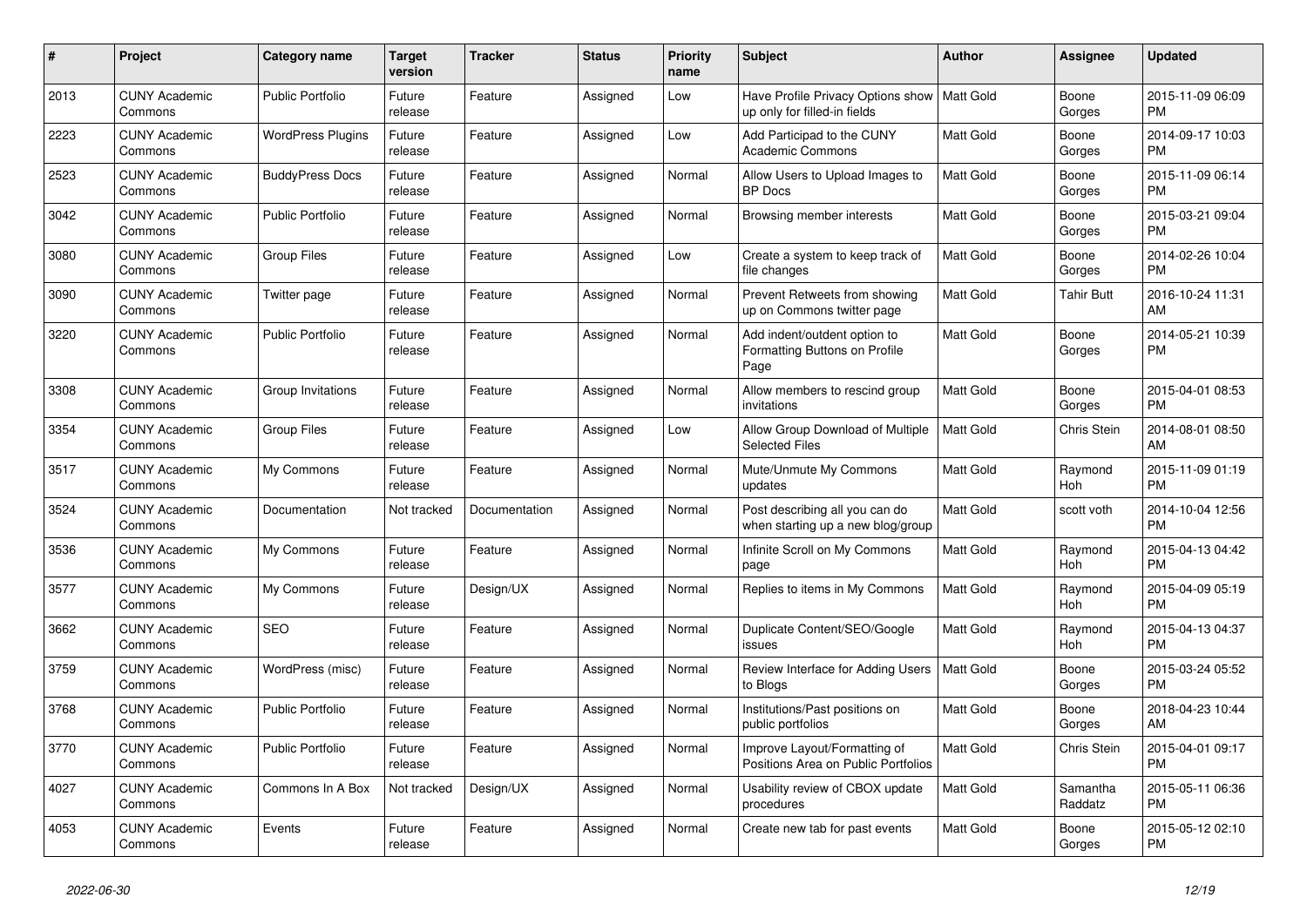| $\#$ | Project                         | <b>Category name</b>      | Target<br>version | <b>Tracker</b> | <b>Status</b> | Priority<br>name | <b>Subject</b>                                                     | <b>Author</b>    | <b>Assignee</b>     | <b>Updated</b>                |
|------|---------------------------------|---------------------------|-------------------|----------------|---------------|------------------|--------------------------------------------------------------------|------------------|---------------------|-------------------------------|
| 4070 | <b>CUNY Academic</b><br>Commons | Analytics                 | Not tracked       | Support        | Assigned      | Normal           | Request for JITP site analytics                                    | <b>Matt Gold</b> | Seth Persons        | 2016-02-23 03:09<br><b>PM</b> |
| 4235 | <b>CUNY Academic</b><br>Commons |                           | Not tracked       | Design/UX      | Assigned      | Normal           | Explore user experience around<br>comments on forum topics vs docs | <b>Matt Gold</b> | Samantha<br>Raddatz | 2015-07-21 10:23<br>AM        |
| 4238 | <b>CUNY Academic</b><br>Commons | Events                    | Future<br>release | Feature        | Assigned      | Normal           | Copy Events to Other Groups?                                       | Matt Gold        | Boone<br>Gorges     | 2015-07-02 10:08<br>AM        |
| 4404 | <b>CUNY Academic</b><br>Commons | <b>Public Portfolio</b>   | Future<br>release | Design/UX      | Assigned      | Normal           | Change color of permissions info<br>on portfolio editing interface | Matt Gold        | Samantha<br>Raddatz | 2015-08-11 05:28<br><b>PM</b> |
| 4661 | <b>CUNY Academic</b><br>Commons | User Experience           | Future<br>release | <b>Bug</b>     | Assigned      | Normal           | <b>Simplify Events text</b>                                        | Matt Gold        | Samantha<br>Raddatz | 2015-10-02 09:06<br><b>PM</b> |
| 4903 | <b>CUNY Academic</b><br>Commons | Events                    | Future<br>release | Design/UX      | Assigned      | Normal           | Improving visual appearance of<br>event calendars                  | <b>Matt Gold</b> | Boone<br>Gorges     | 2016-10-13 11:51<br>AM        |
| 4980 | <b>CUNY Academic</b><br>Commons | Home Page                 | Future<br>release | Feature        | Assigned      | Normal           | <b>CAC Featured Content -- Adding</b><br>Randomization             | <b>Matt Gold</b> | Boone<br>Gorges     | 2016-12-12 03:01<br><b>PM</b> |
| 4986 | <b>CUNY Academic</b><br>Commons | ZenDesk                   | Not tracked       | Support        | Assigned      | Normal           | Prepare documentation for<br>Zendesk re web widget                 | Matt Gold        | Samantha<br>Raddatz | 2016-02-25 03:09<br><b>PM</b> |
| 5016 | <b>CUNY Academic</b><br>Commons | Events                    | Future<br>release | Feature        | Assigned      | Low              | Allow comments to be posted on<br>events                           | <b>Matt Gold</b> | Raymond<br>Hoh      | 2019-03-01 02:23<br><b>PM</b> |
| 5316 | <b>CUNY Academic</b><br>Commons | <b>User Experience</b>    | Future<br>release | Feature        | Assigned      | Normal           | Prompt user email address<br>updates                               | <b>Matt Gold</b> | Stephen Real        | 2016-12-21 03:30<br><b>PM</b> |
| 5581 | <b>CUNY Academic</b><br>Commons | Analytics                 | Future<br>release | Feature        | Assigned      | Normal           | <b>Explore alternatives to Google</b><br>Analytics                 | Matt Gold        | Valerie<br>Townsend | 2020-04-17 03:12<br><b>PM</b> |
| 5691 | <b>CUNY Academic</b><br>Commons | <b>Blogs (BuddyPress)</b> | Future<br>release | Bug            | Assigned      | High             | Differing numbers on Sites display                                 | <b>Matt Gold</b> | Raymond<br>Hoh      | 2016-06-13 01:37<br><b>PM</b> |
| 5696 | <b>CUNY Academic</b><br>Commons | Events                    | Future<br>release | Feature        | Assigned      | Normal           | Events Calendar - display options<br>/ calendar aggregation        | <b>Matt Gold</b> | Boone<br>Gorges     | 2016-10-13 11:44<br>AM        |
| 5955 | <b>CUNY Academic</b><br>Commons | Outreach                  | Future<br>release | Feature        | Assigned      | Normal           | Create auto-newsletter for<br>commons members                      | Matt Gold        | Luke Waltzer        | 2016-08-30 10:34<br>AM        |
| 6115 | <b>CUNY Academic</b><br>Commons | Publicity                 | Not tracked       | Feature        | Assigned      | Normal           | create digital signage for GC                                      | Matt Gold        | scott voth          | 2016-10-11 10:09<br><b>PM</b> |
| 6298 | <b>CUNY Academic</b><br>Commons | User Experience           | Not tracked       | Design/UX      | Assigned      | Normal           | Examine data from survey                                           | <b>Matt Gold</b> | Margaret<br>Galvan  | 2016-10-14 12:16<br><b>PM</b> |
| 6426 | <b>CUNY Academic</b><br>Commons | Spam/Spam<br>Prevention   | Future<br>release | Feature        | Assigned      | Normal           | Force captcha on all comments?                                     | <b>Matt Gold</b> | <b>Tahir Butt</b>   | 2016-10-24 02:06<br><b>PM</b> |
| 6671 | <b>CUNY Academic</b><br>Commons | Reply By Email            | Not tracked       | Bug            | Assigned      | Normal           | "Post too often" RBE error<br>message                              | Matt Gold        | Raymond<br>Hoh      | 2016-11-11 09:55<br>AM        |
| 6995 | CUNY Academic<br>Commons        | Home Page                 | Not tracked       | <b>Bug</b>     | Assigned      | Normal           | member filter on homepage not<br>working                           | <b>Matt Gold</b> | Raymond<br>Hoh      | 2016-12-11 09:46<br><b>PM</b> |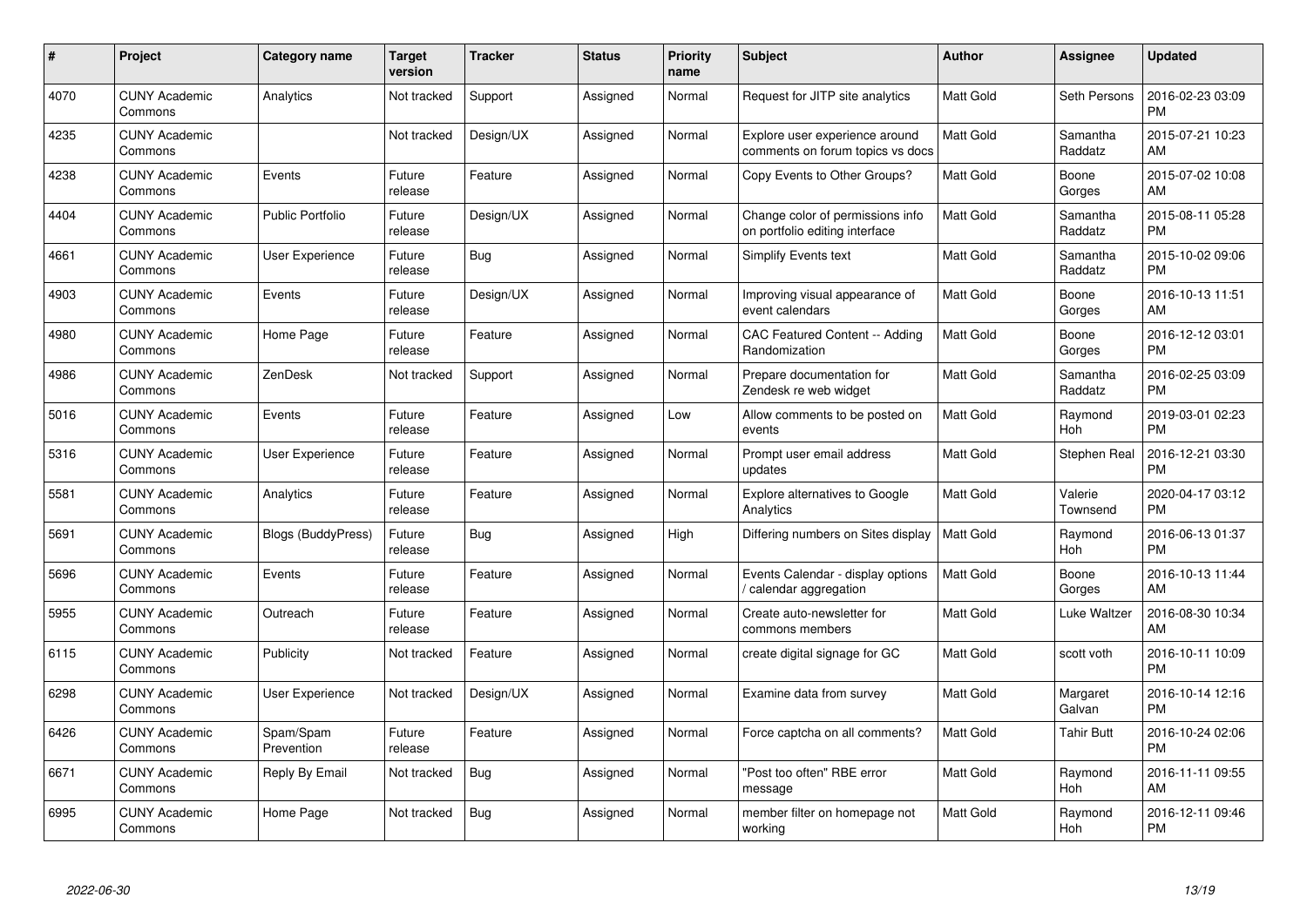| #     | <b>Project</b>                  | Category name              | <b>Target</b><br>version | <b>Tracker</b> | <b>Status</b>        | <b>Priority</b><br>name | <b>Subject</b>                                                                        | <b>Author</b>    | Assignee            | <b>Updated</b>                |
|-------|---------------------------------|----------------------------|--------------------------|----------------|----------------------|-------------------------|---------------------------------------------------------------------------------------|------------------|---------------------|-------------------------------|
| 8666  | <b>CUNY Academic</b><br>Commons | Teaching                   | Not tracked              | Documentation  | Assigned             | Normal                  | Create Teaching on the Commons<br><b>Resource Page</b>                                | Matt Gold        | Laurie Hurson       | 2019-09-23 03:16<br><b>PM</b> |
| 8836  | <b>CUNY Academic</b><br>Commons | Blogs (BuddyPress)         | Future<br>release        | Feature        | Assigned             | Normal                  | Redesign site launch process                                                          | <b>Matt Gold</b> | Boone<br>Gorges     | 2019-10-03 02:49<br><b>PM</b> |
| 8837  | <b>CUNY Academic</b><br>Commons |                            | Not tracked              | Feature        | Assigned             | Normal                  | Create a form to request info from<br>people requesting premium<br>themes and plugins | <b>Matt Gold</b> | Marilyn<br>Weber    | 2017-11-14 03:35<br><b>PM</b> |
| 8898  | <b>CUNY Academic</b><br>Commons | Social Paper               | Not tracked              | Feature        | Assigned             | Normal                  | Usage data on docs and social<br>paper                                                | <b>Matt Gold</b> | Matt Gold           | 2017-11-16 11:32<br>AM        |
| 8900  | <b>CUNY Academic</b><br>Commons | Accessibility              | Future<br>release        | Feature        | Assigned             | Normal                  | Look into tools to enforce<br>accessibility in WP environment                         | Matt Gold        | Boone<br>Gorges     | 2022-04-26 11:59<br>AM        |
| 8901  | <b>CUNY Academic</b><br>Commons | Accessibility              | Future<br>release        | Feature        | Assigned             | Normal                  | Theme analysis for accessibility                                                      | <b>Matt Gold</b> | Boone<br>Gorges     | 2022-04-26 11:59<br>AM        |
| 8902  | <b>CUNY Academic</b><br>Commons | Design                     | Not tracked              | Feature        | Assigned             | Normal                  | Report back on research on<br><b>BuddyPress themes</b>                                | <b>Matt Gold</b> | Michael Smith       | 2017-11-10 12:31<br><b>PM</b> |
| 8976  | <b>CUNY Academic</b><br>Commons | Reply By Email             | Not tracked              | Feature        | Assigned             | Normal                  | Package RBE new topics posting?   Matt Gold                                           |                  | Raymond<br>Hoh      | 2017-12-04 02:34<br><b>PM</b> |
| 9015  | <b>CUNY Academic</b><br>Commons | Groups (misc)              | Not tracked              | Outreach       | Assigned             | Normal                  | Email group admins the email<br>addresses of their groups                             | <b>Matt Gold</b> | Matt Gold           | 2018-01-02 09:54<br>AM        |
| 9028  | <b>CUNY Academic</b><br>Commons | Onboarding                 | Future<br>release        | Feature        | Assigned             | Normal                  | suggest groups to new members<br>during the registration process                      | <b>Matt Gold</b> | <b>Chris Stein</b>  | 2018-10-24 12:34<br><b>PM</b> |
| 9941  | <b>CUNY Academic</b><br>Commons | Wiki                       | Not tracked              | Support        | Assigned             | Normal                  | Wiki functionality                                                                    | <b>Matt Gold</b> | Boone<br>Gorges     | 2018-06-26 10:57<br>AM        |
| 10659 | <b>CUNY Academic</b><br>Commons | Group Forums               | Future<br>release        | Feature        | Assigned             | Normal                  | Post to multiple groups via email                                                     | <b>Matt Gold</b> | Raymond<br>Hoh      | 2018-11-15 12:54<br>AM        |
| 15604 | <b>CUNY Academic</b><br>Commons | <b>Email Notifications</b> | Future<br>release        | Feature        | Assigned             | Normal                  | <b>Restructure Commons Group</b><br>Digest Email Messages                             | <b>Matt Gold</b> | Boone<br>Gorges     | 2022-05-26 10:45<br>AM        |
| 3369  | <b>CUNY Academic</b><br>Commons | Reply By Email             | Not tracked              | Outreach       | Hold                 | Normal                  | Release reply by email to WP<br>plugin directory                                      | <b>Matt Gold</b> | Raymond<br>Hoh      | 2016-03-01 12:46<br><b>PM</b> |
| 8756  | <b>CUNY Academic</b><br>Commons | Group Blogs                | Future<br>release        | Feature        | Hold                 | Normal                  | Connect multiple blogs to one<br>group?                                               | <b>Matt Gold</b> | Boone<br>Gorges     | 2017-09-30 10:42<br>AM        |
| 8991  | <b>CUNY Academic</b><br>Commons | Reply By Email             | Not tracked              | Bug            | Hold                 | Normal                  | RBE duplicate email message<br>issue                                                  | <b>Matt Gold</b> | Raymond<br>Hoh      | 2018-02-18 08:53<br><b>PM</b> |
| 1456  | <b>CUNY Academic</b><br>Commons | Group Invitations          | Future<br>release        | Feature        | Reporter<br>Feedback | Low                     | Invite to Group Button from Profile<br>Field                                          | Matt Gold        | Samantha<br>Raddatz | 2015-11-09 05:59<br><b>PM</b> |
| 1544  | <b>CUNY Academic</b><br>Commons | Groups (misc)              | Future<br>release        | Feature        | Reporter<br>Feedback | Normal                  | Group Filtering and Sorting                                                           | <b>Matt Gold</b> | Chris Stein         | 2019-03-01 02:25<br><b>PM</b> |
| 6014  | <b>CUNY Academic</b><br>Commons | Publicity                  | Future<br>release        | Publicity      | Reporter<br>Feedback | Normal                  | Google search listing                                                                 | <b>Matt Gold</b> | Boone<br>Gorges     | 2016-09-21 03:48<br><b>PM</b> |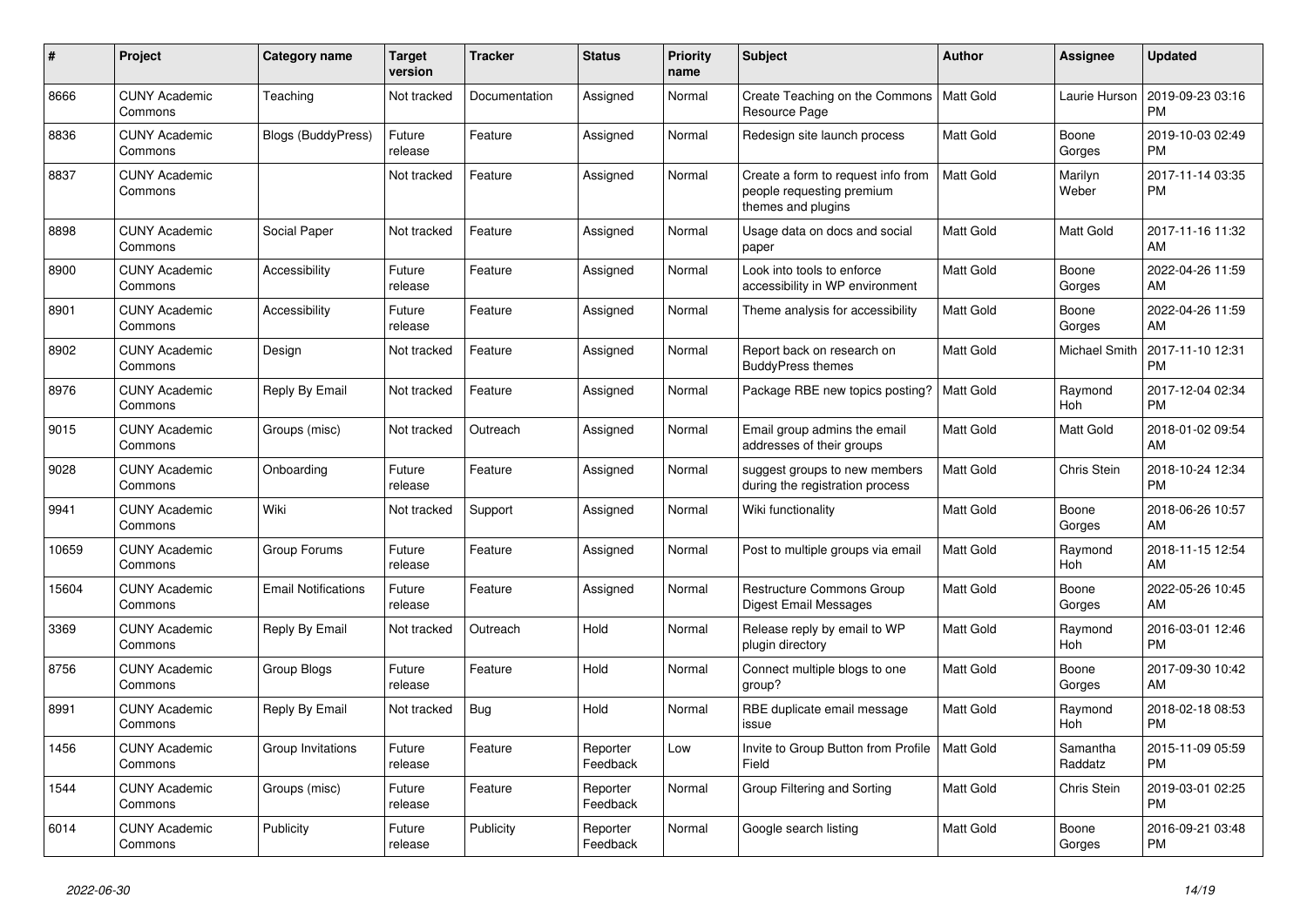| #     | Project                         | <b>Category name</b>       | <b>Target</b><br>version | <b>Tracker</b> | <b>Status</b>        | Priority<br>name | <b>Subject</b>                                                                                                                               | Author                 | <b>Assignee</b>     | <b>Updated</b>                |
|-------|---------------------------------|----------------------------|--------------------------|----------------|----------------------|------------------|----------------------------------------------------------------------------------------------------------------------------------------------|------------------------|---------------------|-------------------------------|
| 7115  | <b>CUNY Academic</b><br>Commons | Groups (misc)              | Future<br>release        | Feature        | Reporter<br>Feedback | Normal           | make licensing info clear during<br>group creation                                                                                           | <b>Matt Gold</b>       | Raymond<br>Hoh      | 2020-12-08 11:32<br>AM        |
| 9947  | <b>CUNY Academic</b><br>Commons | <b>WordPress Plugins</b>   | Future<br>release        | Feature        | Reporter<br>Feedback | Normal           | Install H5P quiz plugin                                                                                                                      | <b>Matt Gold</b>       | Boone<br>Gorges     | 2018-09-11 11:01<br>AM        |
| 9979  | <b>CUNY Academic</b><br>Commons | <b>Email Notifications</b> | Not tracked              | Bug            | Reporter<br>Feedback | Normal           | Reports of slow email activation<br>emails                                                                                                   | Matt Gold              | Boone<br>Gorges     | 2018-08-29 09:40<br><b>PM</b> |
| 10040 | <b>CUNY Academic</b><br>Commons | WordPress (misc)           | Not tracked              | Bug            | Reporter<br>Feedback | Normal           | User doesn't see full list of themes                                                                                                         | <b>Matt Gold</b>       | Boone<br>Gorges     | 2018-07-25 10:12<br>AM        |
| 3419  | <b>CUNY Academic</b><br>Commons | Group Invitations          | 1.6.14                   | Bug            | Testing<br>Required  | Normal           | Neatening the display of<br>messages on group requests                                                                                       | <b>Matt Gold</b>       | Boone<br>Gorges     | 2014-09-01 09:29<br><b>PM</b> |
| 481   | <b>CUNY Academic</b><br>Commons | Groups (misc)              | Future<br>release        | Feature        | Assigned             | Normal           | ability to archive inactive groups<br>and blogs                                                                                              | Michael Mandiberg      | Samantha<br>Raddatz | 2015-11-09 05:56<br><b>PM</b> |
| 9908  | <b>CUNY Academic</b><br>Commons |                            | Not tracked              | Feature        | New                  | Normal           | Is it possible to send email<br>updates to users (or an email<br>address not on the list) for only a<br>single page AFTER being<br>prompted? | <b>Michael Shields</b> | scott voth          | 2018-06-11 01:34<br><b>PM</b> |
| 2167  | <b>CUNY Academic</b><br>Commons | WordPress (misc)           | Future<br>release        | Bug            | Assigned             | Normal           | <b>CAC-Livestream Plugin Issues</b>                                                                                                          | Michael Smith          | Dominic<br>Giglio   | 2015-01-02 03:06<br><b>PM</b> |
| 3458  | <b>CUNY Academic</b><br>Commons | Groups (misc)              | Future<br>release        | Feature        | Assigned             | Normal           | Filter Members of Group by<br>Campus                                                                                                         | <b>Michael Smith</b>   | Samantha<br>Raddatz | 2014-09-26 08:32<br><b>PM</b> |
| 2753  | <b>CUNY Academic</b><br>Commons | <b>Public Portfolio</b>    | Future<br>release        | Feature        | <b>New</b>           | Normal           | Create actual actual tagification in<br>academic interests and other<br>fields                                                               | Micki Kaufman          | Boone<br>Gorges     | 2015-01-05 08:52<br><b>PM</b> |
| 3506  | <b>CUNY Academic</b><br>Commons | Publicity                  | 1.7                      | Publicity      | New                  | Normal           | Prepare 1.7 email messaging                                                                                                                  | Micki Kaufman          | Micki<br>Kaufman    | 2014-10-01 12:36<br><b>PM</b> |
| 3509  | <b>CUNY Academic</b><br>Commons | Publicity                  | 1.7                      | Publicity      | New                  | Normal           | Create 1.7 digital signage imagery                                                                                                           | Micki Kaufman          | Marilyn<br>Weber    | 2014-10-01 12:40<br><b>PM</b> |
| 2754  | <b>CUNY Academic</b><br>Commons | Design                     | Future<br>release        | Feature        | Assigned             | Normal           | Determine strategy for CAC logo<br>handling in top header                                                                                    | Micki Kaufman          | Chris Stein         | 2015-01-05 08:53<br><b>PM</b> |
| 3510  | <b>CUNY Academic</b><br>Commons | Publicity                  | 1.7                      | Publicity      | Assigned             | Normal           | Post on the News Blog re: 'My<br>Commons'                                                                                                    | Micki Kaufman          | Sarah<br>Morgano    | 2014-10-15 11:18<br>AM        |
| 3511  | <b>CUNY Academic</b><br>Commons | Publicity                  | 1.7                      | Publicity      | Assigned             | Normal           | Social media for 1.7                                                                                                                         | Micki Kaufman          | Sarah<br>Morgano    | 2014-10-14 03:32<br><b>PM</b> |
| 3475  | <b>CUNY Academic</b><br>Commons | Events                     | Future<br>release        | Feature        | Assigned             | Normal           | Request to add plugin to<br>streamline room<br>booking/appointment booking                                                                   | Naomi Barrettara       | Boone<br>Gorges     | 2014-12-01 05:14<br><b>PM</b> |
| 9346  | <b>CUNY Academic</b><br>Commons | WordPress (misc)           | Not tracked              | <b>Bug</b>     | New                  | Normal           | Clone cetls.bmcc.cuny.edu for<br>development                                                                                                 | Owen Roberts           | Raymond<br>Hoh      | 2018-03-06 05:35<br><b>PM</b> |
| 6665  | <b>CUNY Academic</b><br>Commons |                            | Not tracked              | Publicity      | New                  | Normal           | Dead Link in 1.10 announcement<br>post                                                                                                       | Paige Dupont           | Stephen Real        | 2016-12-01 03:11<br>PM        |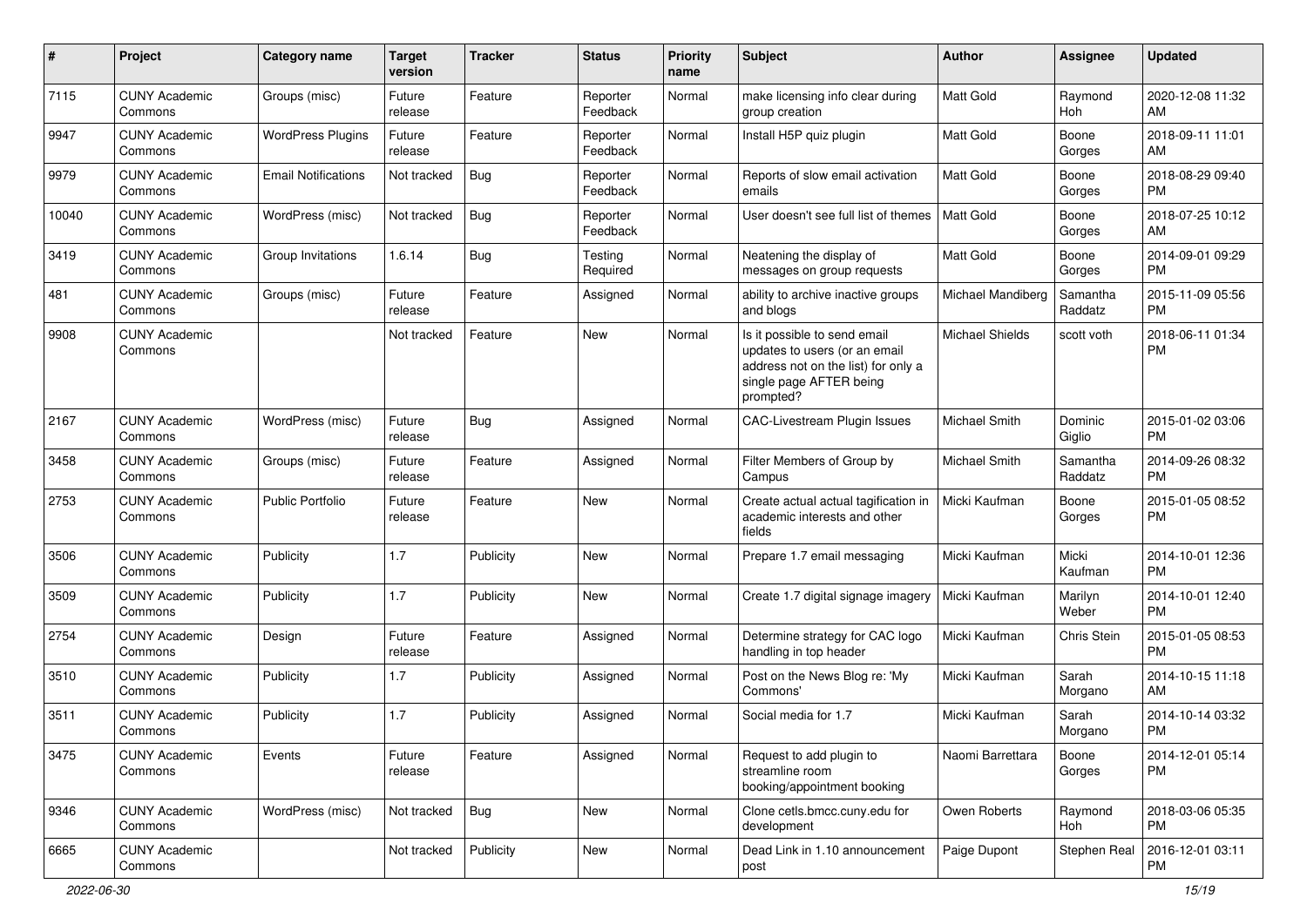| #     | <b>Project</b>                  | <b>Category name</b>     | <b>Target</b><br>version | <b>Tracker</b> | <b>Status</b>        | <b>Priority</b><br>name | <b>Subject</b>                                                                                  | <b>Author</b>           | Assignee            | <b>Updated</b>                |
|-------|---------------------------------|--------------------------|--------------------------|----------------|----------------------|-------------------------|-------------------------------------------------------------------------------------------------|-------------------------|---------------------|-------------------------------|
| 11449 | <b>CUNY Academic</b><br>Commons | WordPress - Media        | Not tracked              | Support        | Reporter<br>Feedback | Normal                  | Cloning Media Library for JITP<br>from Staging to Production Site                               | <b>Patrick DeDauw</b>   | Boone<br>Gorges     | 2019-05-13 12:00<br><b>PM</b> |
| 14483 | <b>CUNY Academic</b><br>Commons | WordPress - Media        | Not tracked              | Bug            | Reporter<br>Feedback | Normal                  | <b>Wordpress PDF Embed Stopped</b><br>Working after JITP Media Clone                            | Patrick DeDauw          | Boone<br>Gorges     | 2021-05-20 01:51<br><b>PM</b> |
| 8675  | <b>CUNY Academic</b><br>Commons | <b>User Onboarding</b>   | Future<br>release        | <b>Bug</b>     | Reporter<br>Feedback | Low                     | Add new User search screen calls<br>for the input of email address but<br>doesn't work with one | Paul Hebert             | Boone<br>Gorges     | 2017-10-11 11:17<br><b>AM</b> |
| 5182  | <b>CUNY Academic</b><br>Commons | Social Paper             | Future<br>release        | Design/UX      | <b>New</b>           | Normal                  | "Publishing" a private paper on<br>social paper?                                                | Raffi<br>Khatchadourian | Boone<br>Gorges     | 2016-10-13 04:12<br><b>PM</b> |
| 5183  | <b>CUNY Academic</b><br>Commons | Social Paper             | Future<br>release        | Design/UX      | <b>New</b>           | Normal                  | Creating a new paper when<br>viewing an existing paper                                          | Raffi<br>Khatchadourian | Samantha<br>Raddatz | 2016-02-02 12:09<br><b>PM</b> |
| 8498  | <b>CUNY Academic</b><br>Commons | <b>WordPress Plugins</b> | Future<br>release        | Feature        | <b>New</b>           | Low                     | <b>Gravity Forms Email Users</b>                                                                | Raffi<br>Khatchadourian | Matt Gold           | 2017-10-13 12:58<br><b>PM</b> |
| 9420  | <b>CUNY Academic</b><br>Commons | cuny.is                  | Not tracked              | Feature        | <b>New</b>           | Normal                  | Request for http://cuny.is/streams                                                              | Raffi<br>Khatchadourian | Marilyn<br>Weber    | 2018-04-02 10:08<br>AM        |
| 14792 | <b>CUNY Academic</b><br>Commons |                          |                          | Bug            | <b>New</b>           | Normal                  | Inconsistent email notifications<br>from gravity forms                                          | Raffi<br>Khatchadourian |                     | 2021-10-04 01:50<br><b>PM</b> |
| 16294 | <b>CUNY Academic</b><br>Commons |                          |                          | Bug            | <b>New</b>           | Urgent                  | CAC is down                                                                                     | Raffi<br>Khatchadourian |                     | 2022-06-27 02:00<br><b>PM</b> |
| 16314 | <b>CUNY Academic</b><br>Commons | <b>WordPress Plugins</b> |                          | Feature        | <b>New</b>           | Normal                  | Install Multicollab plug-in?                                                                    | Raffi<br>Khatchadourian |                     | 2022-06-29 03:44<br><b>PM</b> |
| 11077 | <b>CUNY Academic</b><br>Commons | Events                   | Not tracked              | Feature        | Reporter<br>Feedback | Normal                  | Show event category description<br>in event list view                                           | Raffi<br>Khatchadourian |                     | 2019-02-12 10:38<br><b>PM</b> |
| 15242 | <b>CUNY Academic</b><br>Commons | Performance              | Not tracked              | Bug            | Reporter<br>Feedback | Normal                  | Slugist site                                                                                    | Raffi<br>Khatchadourian | Boone<br>Gorges     | 2022-02-07 11:14<br>AM        |
| 15516 | <b>CUNY Academic</b><br>Commons | <b>WordPress Plugins</b> |                          | <b>Bug</b>     | Reporter<br>Feedback | Normal                  | Can't publish or save draft of post<br>on wordpress.com                                         | Raffi<br>Khatchadourian | Raymond<br>Hoh      | 2022-03-02 05:52<br><b>PM</b> |
| 16290 | <b>CUNY Academic</b><br>Commons |                          |                          | Feature        | Reporter<br>Feedback | Normal                  | Add Table Of Contents Block<br>plug-in                                                          | Raffi<br>Khatchadourian |                     | 2022-06-24 10:26<br>AM        |
| 3691  | <b>CUNY Academic</b><br>Commons | <b>WordPress Plugins</b> | Future<br>release        | Bug            | <b>New</b>           | Normal                  | <b>WPMU Domain Mapping</b><br>Debugging on cdev                                                 | Raymond Hoh             | Matt Gold           | 2014-12-12 09:04<br>AM        |
| 11243 | <b>CUNY Academic</b><br>Commons | BuddyPress (misc)        | Future<br>release        | <b>Bug</b>     | New                  | Normal                  | Audit bp-custom.php                                                                             | Raymond Hoh             | Raymond<br>Hoh      | 2022-04-26 11:59<br><b>AM</b> |
| 14496 | <b>CUNY Academic</b><br>Commons | Domain Mapping           | Future<br>release        | Bug            | <b>New</b>           | Normal                  | Mapped domain SSO uses<br>third-party cookies                                                   | Raymond Hoh             | Raymond<br>Hoh      | 2021-05-24 04:03<br><b>PM</b> |
| 14908 | <b>CUNY Academic</b><br>Commons | Performance              |                          | Bug            | New                  | Normal                  | Stale object cache on cdev                                                                      | Raymond Hoh             | Boone<br>Gorges     | 2021-12-07 09:45<br>AM        |
| 16177 | <b>CUNY Academic</b><br>Commons | Reply By Email           |                          | Bug            | <b>New</b>           | Normal                  | Switch to Inbound mode for RBE                                                                  | Raymond Hoh             | Raymond<br>Hoh      | 2022-05-30 04:32<br><b>PM</b> |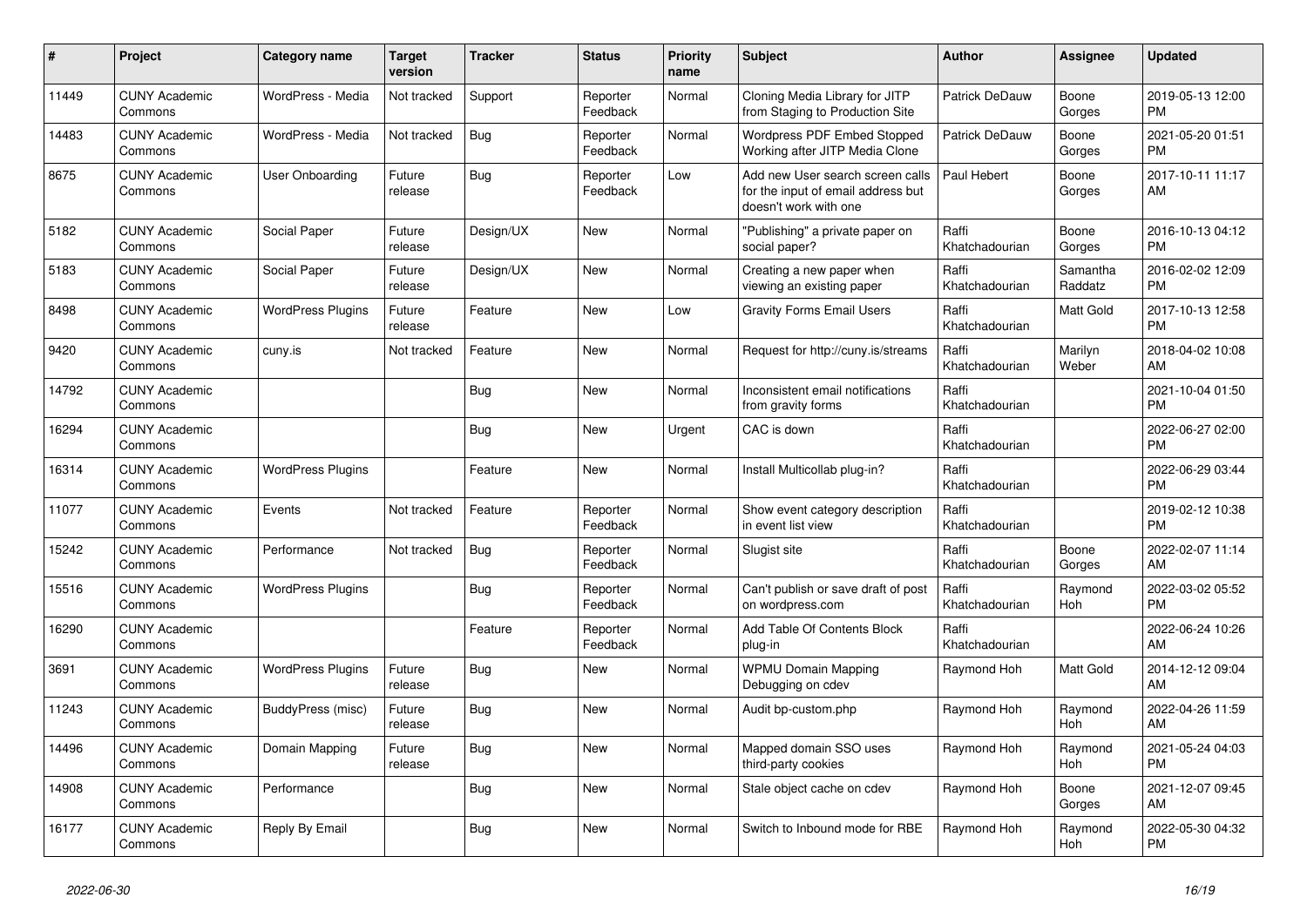| $\#$  | Project                         | <b>Category name</b>     | <b>Target</b><br>version | <b>Tracker</b> | <b>Status</b>        | Priority<br>name | <b>Subject</b>                                                  | <b>Author</b>    | <b>Assignee</b>     | <b>Updated</b>                |
|-------|---------------------------------|--------------------------|--------------------------|----------------|----------------------|------------------|-----------------------------------------------------------------|------------------|---------------------|-------------------------------|
| 16255 | <b>CUNY Academic</b><br>Commons | WordPress (misc)         |                          | Bug            | <b>New</b>           | Normal           | Need to define 'MULTISITE'<br>constant in wp-config.php         | Raymond Hoh      |                     | 2022-06-19 09:31<br>AM        |
| 16319 | <b>CUNY Academic</b><br>Commons | <b>WordPress Plugins</b> | 2.0.3                    | Bug            | <b>New</b>           | Normal           | <b>Request for Events Calendar Pro</b><br>5.14.2 update         | Raymond Hoh      | Raymond<br>Hoh      | 2022-06-29 03:24<br><b>PM</b> |
| 3939  | <b>CUNY Academic</b><br>Commons | <b>WordPress Plugins</b> | Future<br>release        | Bug            | Hold                 | Normal           | Activity stream support for<br>Co-Authors Plus plugin           | Raymond Hoh      | Raymond<br>Hoh      | 2015-11-09 06:13<br><b>PM</b> |
| 14983 | <b>CUNY Academic</b><br>Commons | WordPress (misc)         | Not tracked              | Support        | Reporter<br>Feedback | Normal           | "Read More" tag not working                                     | Rebecca Krisel   | Raymond<br>Hoh      | 2021-11-23 01:17<br><b>PM</b> |
| 58    | <b>CUNY Academic</b><br>Commons | BuddyPress (misc)        | Future<br>release        | Feature        | Assigned             | Low              | Make member search sortable by<br>last name                     | Roberta Brody    | Boone<br>Gorges     | 2010-08-26 02:38<br><b>PM</b> |
| 4222  | <b>CUNY Academic</b><br>Commons | <b>User Experience</b>   | Future<br>release        | Design/UX      | <b>New</b>           | Normal           | Add information to 'Delete<br>Account' page                     | Samantha Raddatz | scott voth          | 2015-06-26 11:35<br>AM        |
| 4225  | <b>CUNY Academic</b><br>Commons | DiRT Integration         | Future<br>release        | Design/UX      | <b>New</b>           | Normal           | Add information to DIRT page (in<br>Create a Group)             | Samantha Raddatz | Matt Gold           | 2015-06-26 03:14<br><b>PM</b> |
| 4226  | <b>CUNY Academic</b><br>Commons | <b>BuddyPress Docs</b>   | Future<br>release        | Design/UX      | <b>New</b>           | Normal           | Add option to connect a Doc with<br>a Group                     | Samantha Raddatz | Samantha<br>Raddatz | 2015-09-09 04:08<br><b>PM</b> |
| 4253  | <b>CUNY Academic</b><br>Commons | <b>Public Portfolio</b>  | Future<br>release        | Design/UX      | New                  | Normal           | Encourage users to add portfolio<br>content                     | Samantha Raddatz | Samantha<br>Raddatz | 2015-07-07 11:32<br>AM        |
| 4592  | <b>CUNY Academic</b><br>Commons | Events                   | Future<br>release        | Design/UX      | New                  | Normal           | Event Creation - Venue Dropdown<br>Slow                         | Samantha Raddatz | Boone<br>Gorges     | 2015-09-14 04:56<br><b>PM</b> |
| 4622  | <b>CUNY Academic</b><br>Commons | Public Portfolio         | Future<br>release        | Design/UX      | New                  | Normal           | <b>Profile Visibility Settings</b>                              | Samantha Raddatz | Samantha<br>Raddatz | 2015-09-21 12:18<br><b>PM</b> |
| 5298  | <b>CUNY Academic</b><br>Commons |                          | Not tracked              | Publicity      | New                  | Normal           | Survey Pop-Up Text                                              | Samantha Raddatz | Samantha<br>Raddatz | 2016-03-22 12:27<br><b>PM</b> |
| 4221  | <b>CUNY Academic</b><br>Commons | Group Forums             | Future<br>release        | Design/UX      | Assigned             | Normal           | Add 'Number of Posts' display<br>option to Forum page           | Samantha Raddatz | Samantha<br>Raddatz | 2015-06-26 02:21<br><b>PM</b> |
| 585   | <b>CUNY Academic</b><br>Commons | Group Forums             | Future<br>release        | Feature        | Assigned             | Normal           | Merge Forum Topics                                              | Sarah Morgano    | Boone<br>Gorges     | 2011-07-06 04:11<br><b>PM</b> |
| 1888  | <b>CUNY Academic</b><br>Commons | Home Page                | Future<br>release        | Feature        | Assigned             | Normal           | Refactor BP MPO Activity Filter to<br>support proper pagination | Sarah Morgano    | Boone<br>Gorges     | 2014-05-01 07:11<br><b>PM</b> |
| 5826  | <b>CUNY Academic</b><br>Commons | <b>WordPress Plugins</b> | Future<br>release        | Support        | Reporter<br>Feedback | Normal           | <b>Remove Subscription Options</b><br>plugin from directory     | Sarah Morgano    | Sarah<br>Morgano    | 2016-10-21 04:14<br><b>PM</b> |
| 4535  | <b>CUNY Academic</b><br>Commons | My Commons               | Future<br>release        | Bug            | New                  | Low              | My Commons filter issue                                         | scott voth       | Raymond<br>Hoh      | 2015-09-01 11:17<br>AM        |
| 10226 | <b>CUNY Academic</b><br>Commons | Courses                  | Future<br>release        | Feature        | New                  | Normal           | Add "My Courses" to drop down<br>list                           | scott voth       | Boone<br>Gorges     | 2021-11-19 12:42<br><b>PM</b> |
| 10354 | CUNY Academic<br>Commons        | <b>Public Portfolio</b>  | Future<br>release        | Feature        | <b>New</b>           | Normal           | Opt out of Having a Profile Page                                | scott voth       | <b>Chris Stein</b>  | 2020-05-12 10:43<br>AM        |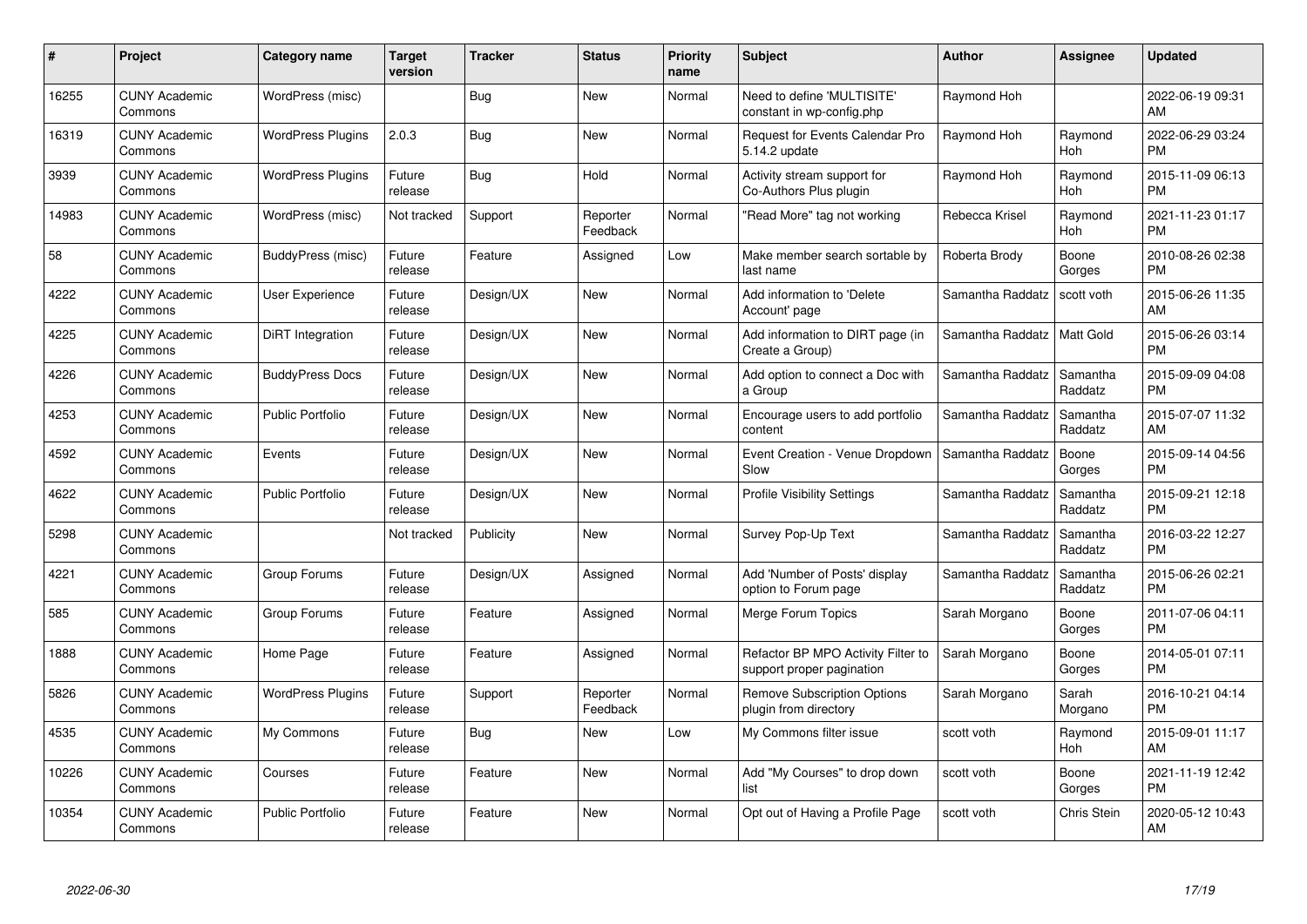| #     | Project                         | <b>Category name</b>     | <b>Target</b><br>version | <b>Tracker</b> | <b>Status</b>        | <b>Priority</b><br>name | <b>Subject</b>                                                                       | Author     | Assignee           | <b>Updated</b>                |
|-------|---------------------------------|--------------------------|--------------------------|----------------|----------------------|-------------------------|--------------------------------------------------------------------------------------|------------|--------------------|-------------------------------|
| 10839 | <b>CUNY Academic</b><br>Commons | About page               | Not tracked              | Support        | New                  | Normal                  | <b>Mission Statement Needs</b><br>Revision                                           | scott voth | Matt Gold          | 2018-12-26 10:58<br>AM        |
| 11393 | <b>CUNY Academic</b><br>Commons |                          | Not tracked              | Publicity      | New                  | Normal                  | After 1.15 release, ceate a hero<br>slide and post about adding a site<br>to a group | scott voth | Patrick<br>Sweeney | 2019-05-14 10:32<br>AM        |
| 11496 | <b>CUNY Academic</b><br>Commons | <b>Public Portfolio</b>  | 1.15.2                   | Support        | New                  | Normal                  | Replace Twitter Icon on Member<br>Portfolio page                                     | scott voth | Boone<br>Gorges    | 2019-06-06 01:03<br>PM        |
| 11531 | <b>CUNY Academic</b><br>Commons | Events                   | Future<br>release        | Feature        | New                  | Normal                  | Main Events calendar should<br>include non-public events that<br>user has access to  | scott voth | Boone<br>Gorges    | 2019-06-11 10:00<br>AM        |
| 11860 | <b>CUNY Academic</b><br>Commons | Registration             | Future<br>release        | Feature        | New                  | Normal                  | Ensure Students Are Aware They<br>Can Use Aliases At Registration                    | scott voth |                    | 2019-09-24 08:46<br>AM        |
| 12247 | <b>CUNY Academic</b><br>Commons | Publicity                | Not tracked              | Support        | New                  | Normal                  | <b>Screenshot of First Commons</b><br>Homepage                                       | scott voth | scott voth         | 2020-01-14 12:08<br><b>PM</b> |
| 12392 | <b>CUNY Academic</b><br>Commons | Help/Codex               | Not tracked              | Documentation  | <b>New</b>           | Normal                  | Updates to Common Commons<br>Questions on Help Page                                  | scott voth | Margaret<br>Galvan | 2020-02-11 10:53<br>AM        |
| 12573 | <b>CUNY Academic</b><br>Commons | <b>WordPress Plugins</b> | Future<br>release        | Bug            | New                  | Normal                  | <b>CommentPress Core Issues</b>                                                      | scott voth |                    | 2020-03-24 04:32<br><b>PM</b> |
| 14394 | <b>CUNY Academic</b><br>Commons |                          | Not tracked              | Feature        | New                  | Normal                  | Commons News Site - redesign                                                         | scott voth | scott voth         | 2021-09-14 10:46<br>AM        |
| 15767 | <b>CUNY Academic</b><br>Commons | WordPress (misc)         |                          | Support        | New                  | Normal                  | Site loading slowly                                                                  | scott voth | Boone<br>Gorges    | 2022-04-04 08:56<br>PM        |
| 519   | <b>CUNY Academic</b><br>Commons | <b>BuddyPress Docs</b>   | Future<br>release        | Feature        | Assigned             | Low                     | TOC for individual docs - for new<br>BP "wiki-like" plugin                           | scott voth | Boone<br>Gorges    | 2015-11-09 05:54<br><b>PM</b> |
| 3492  | <b>CUNY Academic</b><br>Commons | <b>WordPress Themes</b>  | Future<br>release        | Support        | Assigned             | Normal                  | Add CBOX theme to the<br>Commons                                                     | scott voth | Raymond<br>Hoh     | 2014-10-08 05:55<br><b>PM</b> |
| 4438  | <b>CUNY Academic</b><br>Commons | Events                   | Future<br>release        | Bug            | Assigned             | Normal                  | Events Calendar - Export<br><b>Recurring Events</b>                                  | scott voth | Daniel Jones       | 2016-05-23 04:25<br><b>PM</b> |
| 5827  | <b>CUNY Academic</b><br>Commons | <b>Public Portfolio</b>  | Future<br>release        | Bug            | Assigned             | Normal                  | Academic Interests square bracket   scott voth<br>links not working                  |            | Chris Stein        | 2016-08-11 11:59<br><b>PM</b> |
| 13946 | <b>CUNY Academic</b><br>Commons | <b>WordPress Plugins</b> | 2.1.0                    | Support        | Assigned             | Normal                  | Custom Embed handler For<br>OneDrive files                                           | scott voth | Raymond<br>Hoh     | 2022-05-26 10:46<br>AM        |
| 14113 | <b>CUNY Academic</b><br>Commons | WordPress (misc)         | Future<br>release        | Bug            | Hold                 | Normal                  | Block Editor Not Working on this<br>page - Json error                                | scott voth | Boone<br>Gorges    | 2021-03-05 11:01<br>AM        |
| 9515  | <b>CUNY Academic</b><br>Commons | <b>WordPress Plugins</b> | Not tracked              | Bug            | Reporter<br>Feedback | Normal                  | Text to Speech plugin - "More<br>Slowly" checkbox not working                        | scott voth | Boone<br>Gorges    | 2018-06-13 02:26<br>PM.       |
| 10982 | <b>CUNY Academic</b><br>Commons | Domain Mapping           | Not tracked              | Support        | Reporter<br>Feedback | Normal                  | <b>CNAME</b> question                                                                | scott voth |                    | 2019-01-22 04:29<br><b>PM</b> |
| 11386 | <b>CUNY Academic</b><br>Commons | WordPress - Media        | Not tracked              | Support        | Reporter<br>Feedback | Normal                  | disappearing images                                                                  | scott voth | Boone<br>Gorges    | 2019-05-14 10:32<br>AM        |